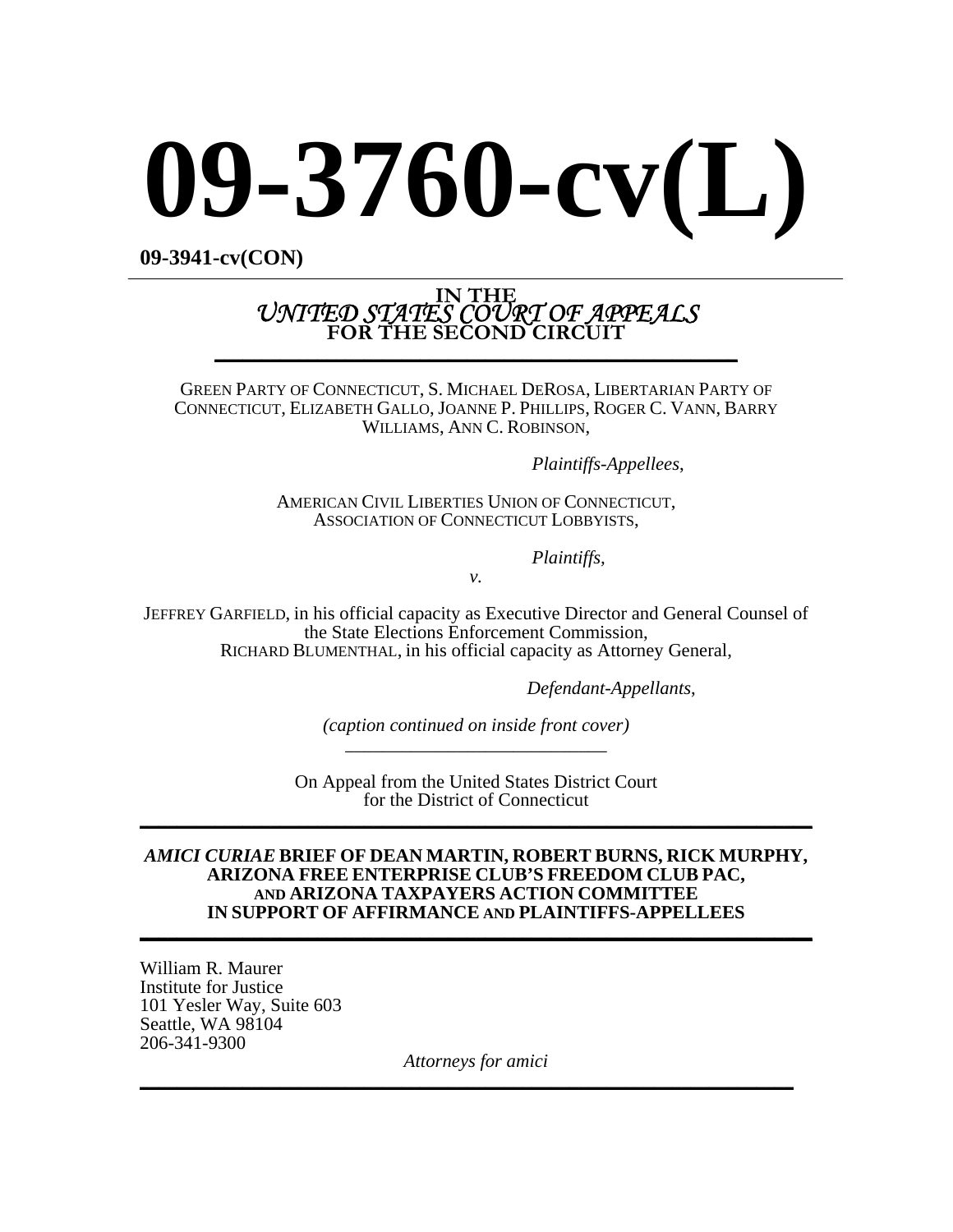PATRICIA HENDEL, in her official capacity as Officials and Members of the Office of State Ethics, ROBERT N. WORGAFTIK, in his official capacity as Officials and Members of the Office of State Ethics, JACLYN BERNSTEIN, in her official capacity as Officials and Members of the Office of State Ethics, REBECCA M. DORTY, in her official capacity as Officials and Members of the Office of State Ethics, ENID JOHNS ORES-MAN, in his official capacity as Officials and Members of the Office of State Ethics, DENNIS RILEY, in his official capacity as Officials and Members of the Office of State Ethics, MICHAEL RION, in his official capacity as Officials and Members of the Office of State Ethics, SCOTT A. STORMS, in his official capacity as Officials and Members of the Office of State Ethics, SISTER SALLY J. TOLLES, in her official capacity as Officials and Members of the Office of State Ethics, BENJAMIN BYCEL in his official capacity as Executive Director of the Office of State Ethics,

Defendants,

and

AUDREY BLONDIN, COMMON CAUSE OF CONNECTICUT, CONNECTICUT CITIZEN ACTION GROUP, KIM HYNES, TOM SEVIGNY,

Intervenors-Defendants-Appellants.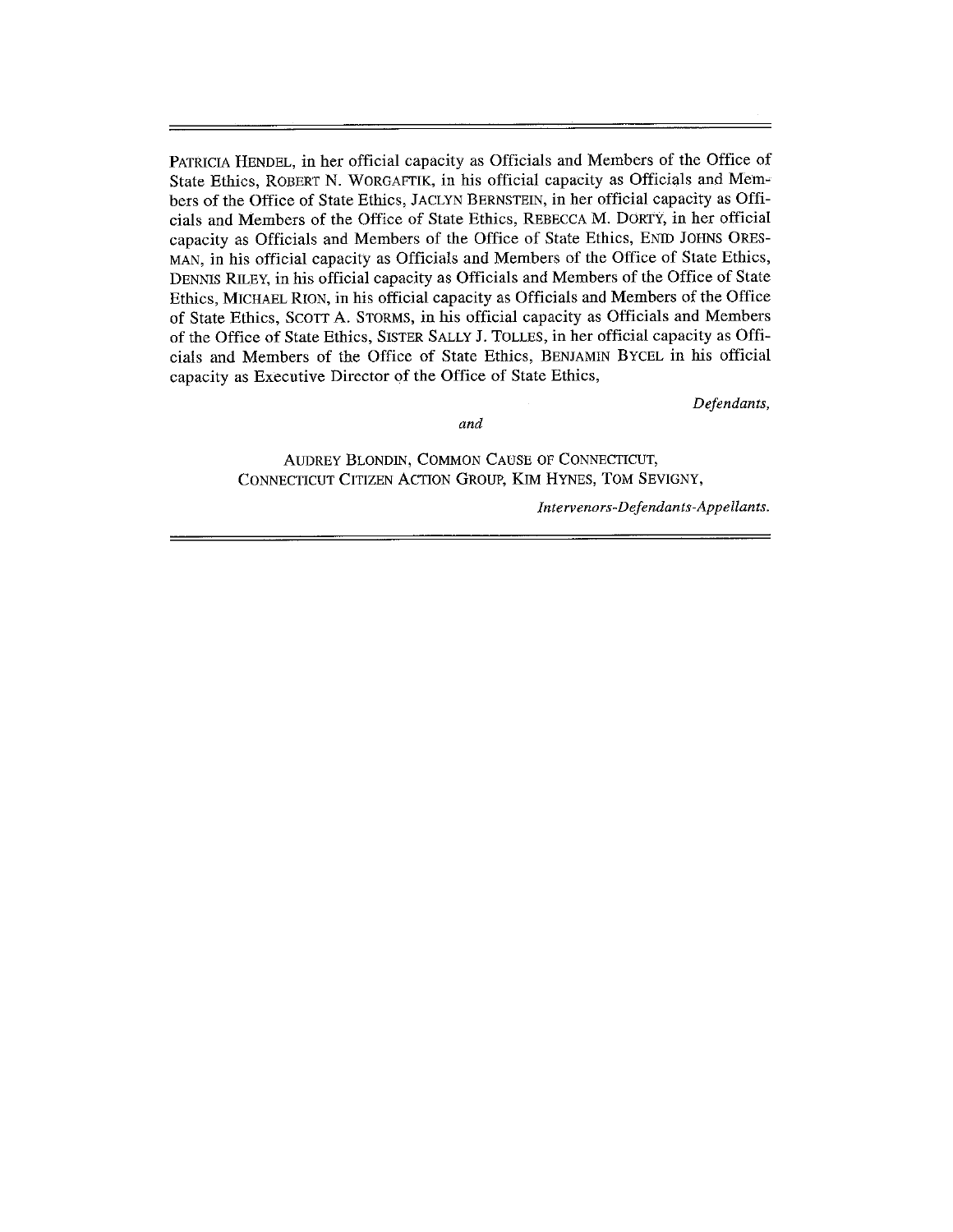### **CORPORATE DISCLOSURE STATEMENT**

Arizona Free Enterprise Club's Freedom Club PAC has no parent company and there is no publicly held company that has a 10% or greater ownership interest in Arizona Free Enterprise Club's Freedom Club PAC.

Arizona Taxpayers Action Committee has no parent company and there is no publicly held company that has a 10% or greater ownership interest in Arizona Taxpayers Action Committee.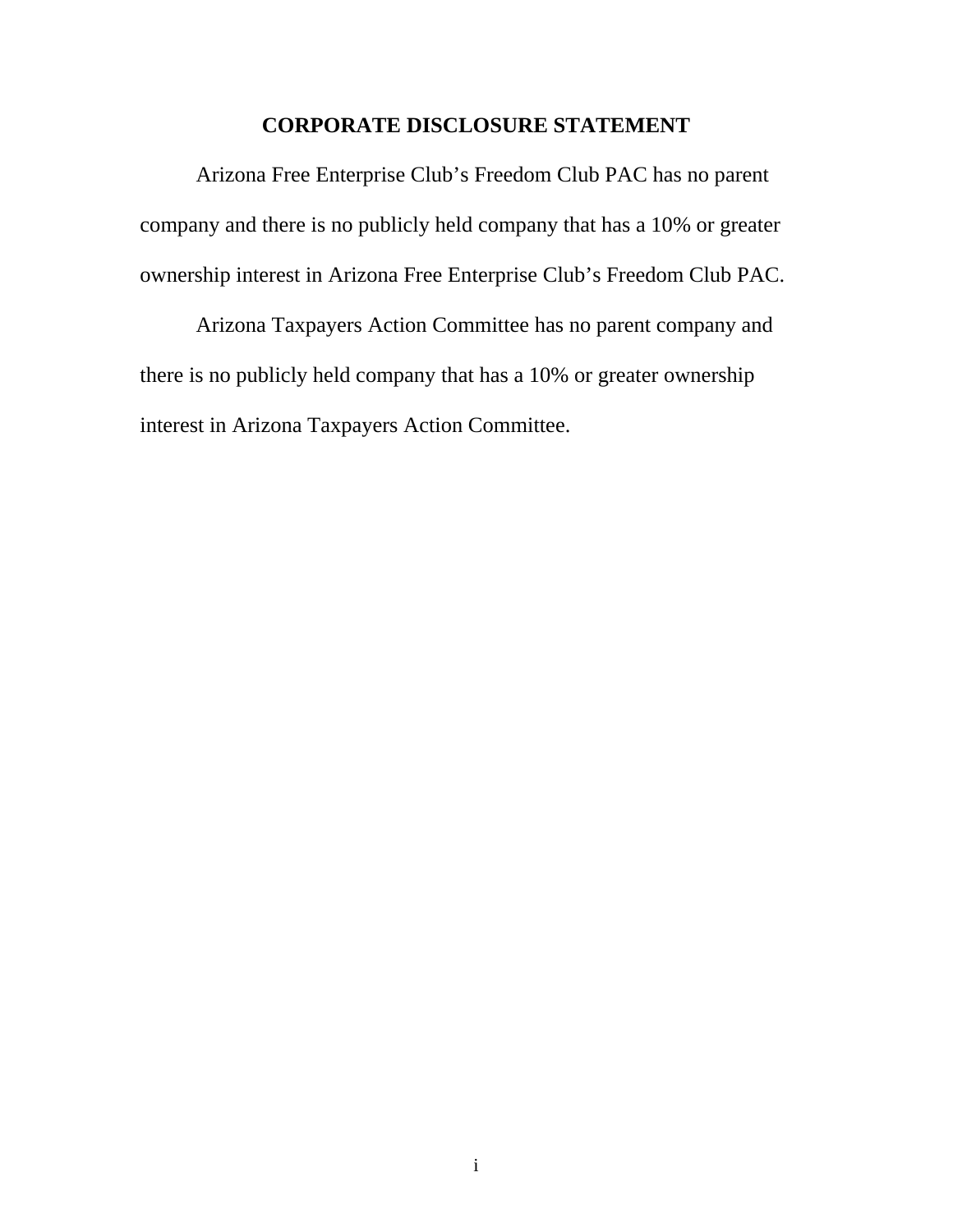# **TABLE OF CONTENTS**

| 1. |           |                                              |                                                                                                |  |
|----|-----------|----------------------------------------------|------------------------------------------------------------------------------------------------|--|
|    | A.        |                                              | <b>Laws That Burden Political Speech Are Subject To Strict</b>                                 |  |
|    | <b>B.</b> | "Clean Elections" Systems Like Arizona's And |                                                                                                |  |
|    |           | i.                                           | <b>Connecticut's System Was Influenced By The</b>                                              |  |
|    |           | ii.                                          | "Clean Elections" Systems Are Designed To Limit                                                |  |
|    |           | iii.                                         | The Arizona Act Has Resulted In Significant Burdens<br>10<br>On Free Speech                    |  |
|    |           | iv.                                          | The Supreme Court Has Consistently Recognized<br>That Laws Designed To Incentivize Silence Are |  |
|    |           | $\mathbf{v}$ .                               |                                                                                                |  |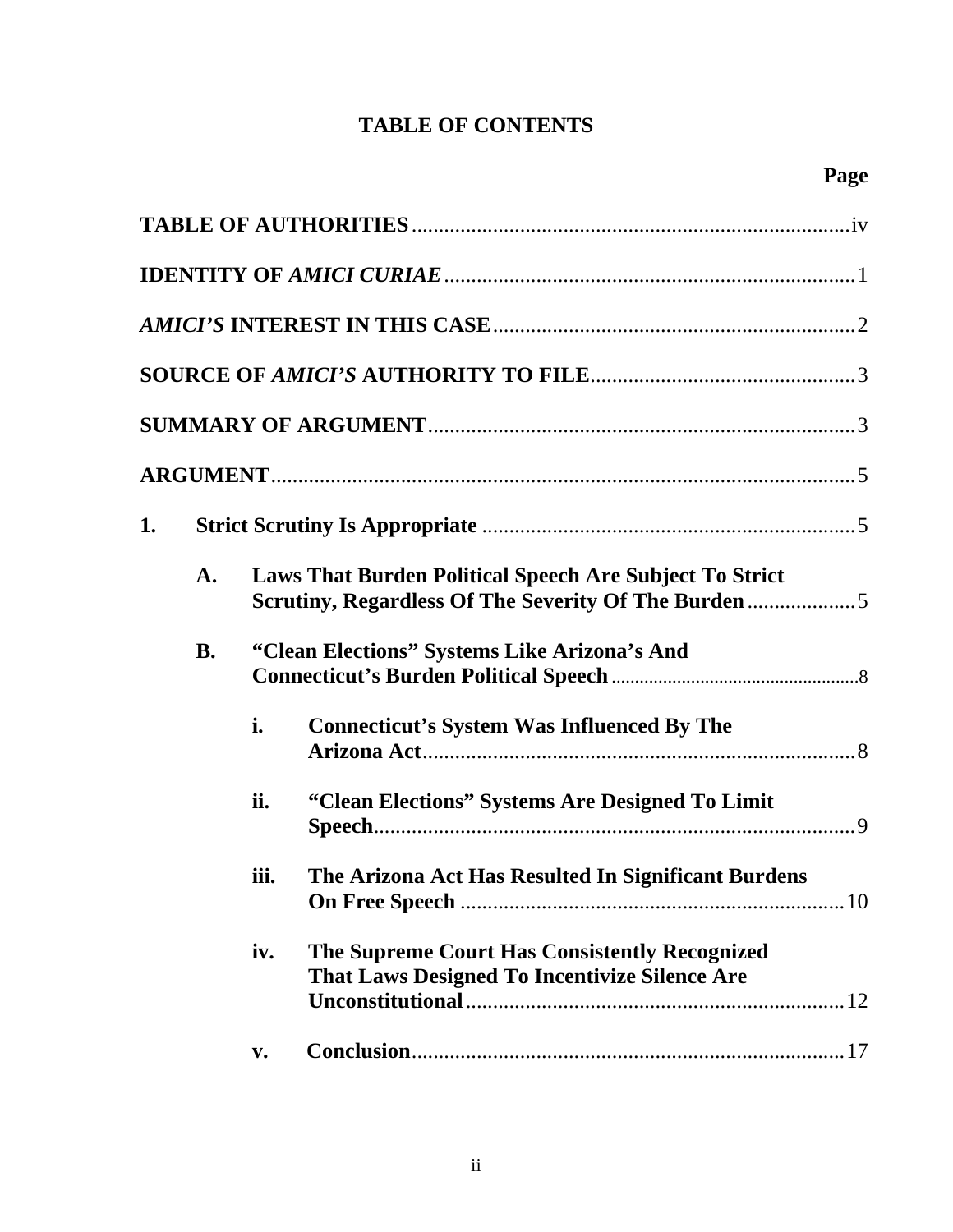# **Page**

| 2. | The Trigger Provisions Are Not Supported By A Compelling |  |
|----|----------------------------------------------------------|--|
|    |                                                          |  |
|    |                                                          |  |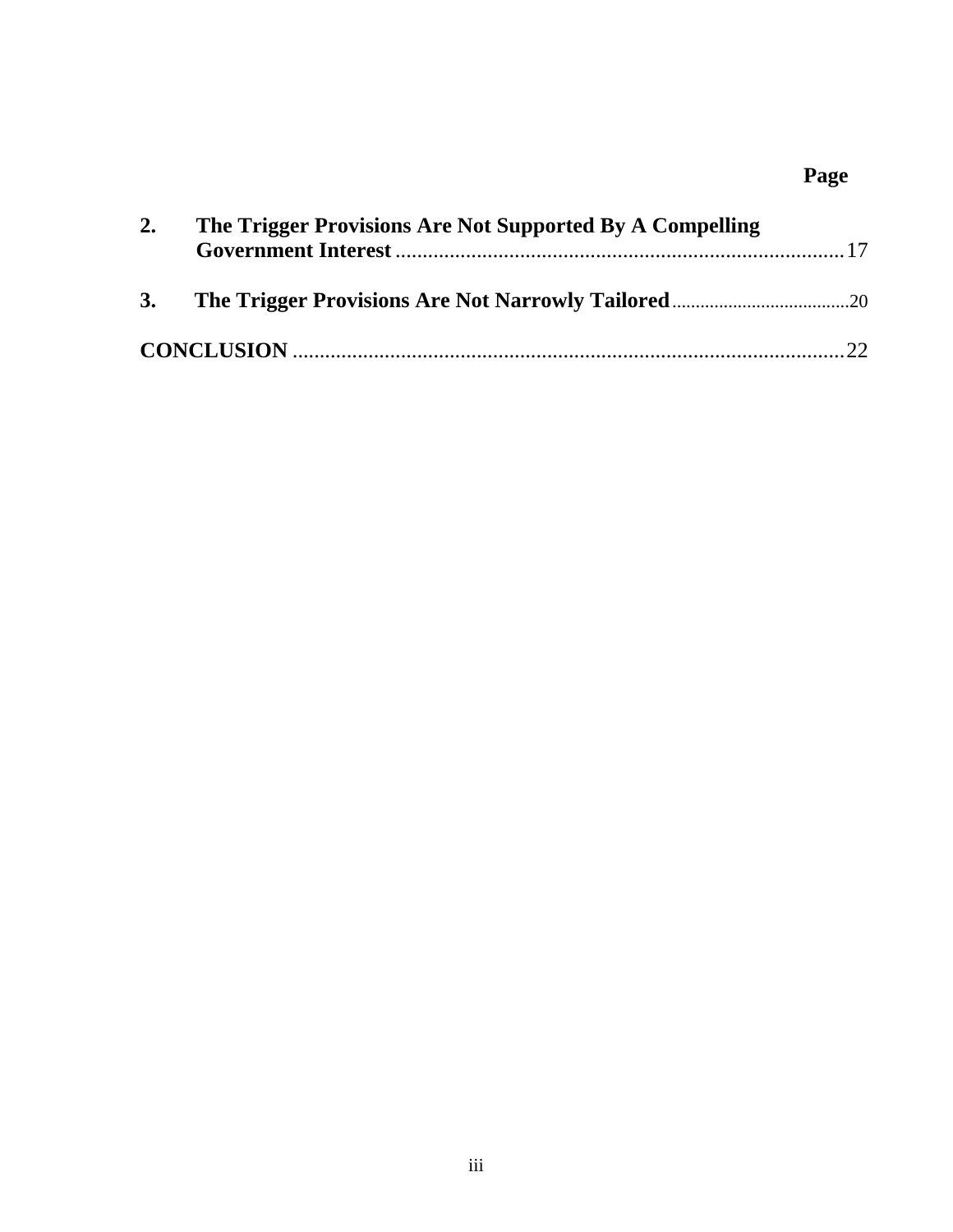# **TABLE OF AUTHORITIES**

| <b>CASES</b><br><b>Pages</b>                                                |
|-----------------------------------------------------------------------------|
|                                                                             |
|                                                                             |
|                                                                             |
|                                                                             |
| Buckley v. Am Constitutional Law Found., Inc., 525 U.S. 182 (1999) 7        |
|                                                                             |
|                                                                             |
|                                                                             |
|                                                                             |
|                                                                             |
|                                                                             |
| FEC v. National Conservative Political Action Comm., 470 U.S. 480 (1985) 18 |
| FEC v. Wisconsin Right to Life, Inc., 551 U.S. 449 (2007) 5, 17, 18         |
| Group W Cable, Inc. v. City of Santa Cruz, 669 F. Supp. 954                 |
| Green Party of Conn. V. Garfield, 2009 U.S. Dist. LEXIS 78188, at *35       |
| Hurley v. Irish-American Gay, Lesbian & Bisexual Group of Boston,           |
|                                                                             |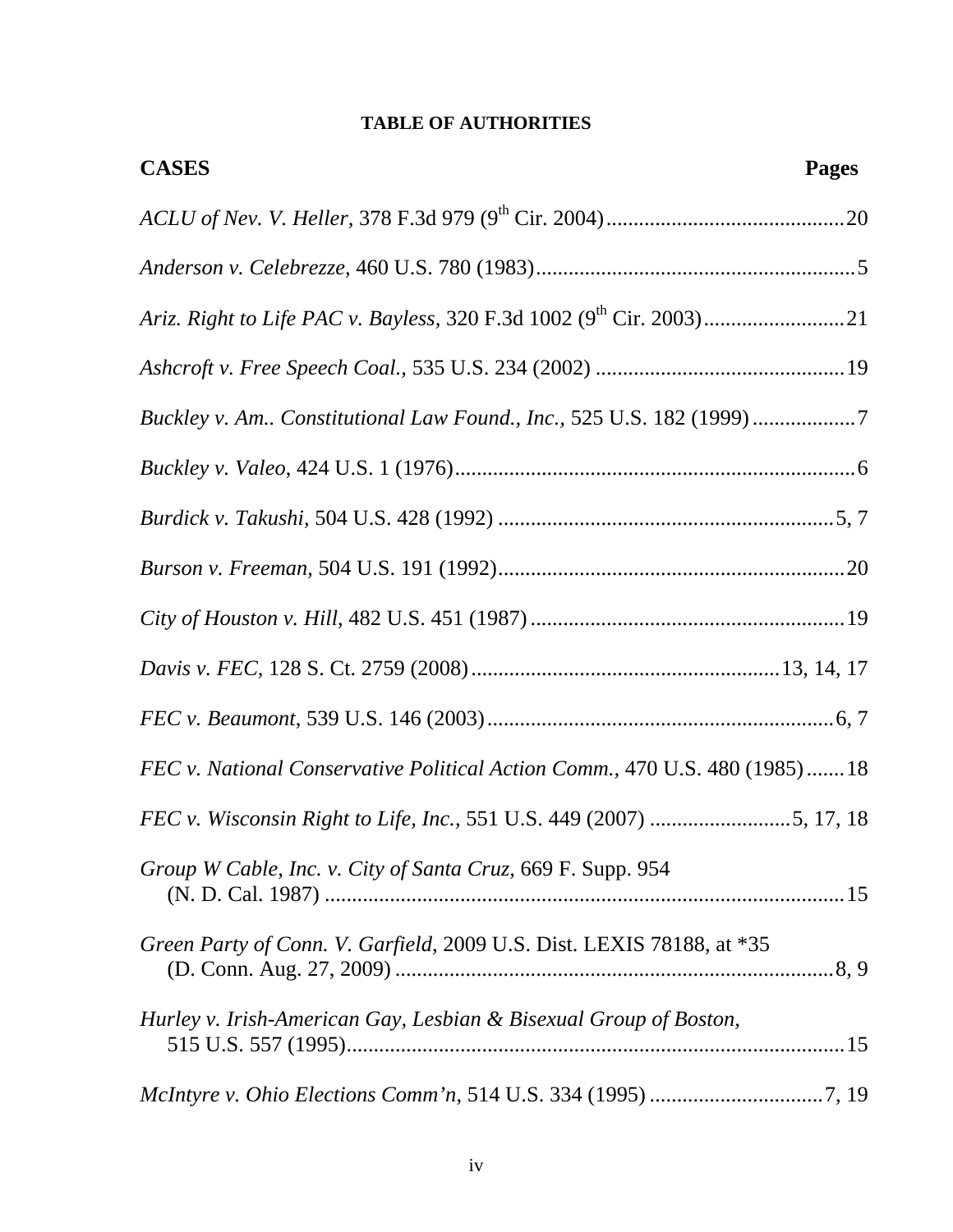# **CASES**

| <b>RULES</b>                                                          |
|-----------------------------------------------------------------------|
|                                                                       |
|                                                                       |
|                                                                       |
|                                                                       |
|                                                                       |
| <b>STATUTES</b>                                                       |
| Wash. State Grange v. Wash. Republican Party,                         |
|                                                                       |
|                                                                       |
|                                                                       |
|                                                                       |
|                                                                       |
| Pacific Gas & Electric Co. v. Public Utilities Commission, 475 U.S. 1 |
|                                                                       |
| Miami Herald Publishing Co. v. Tornillo, 418 U.S. 241 (1974)15, 17    |

|--|--|--|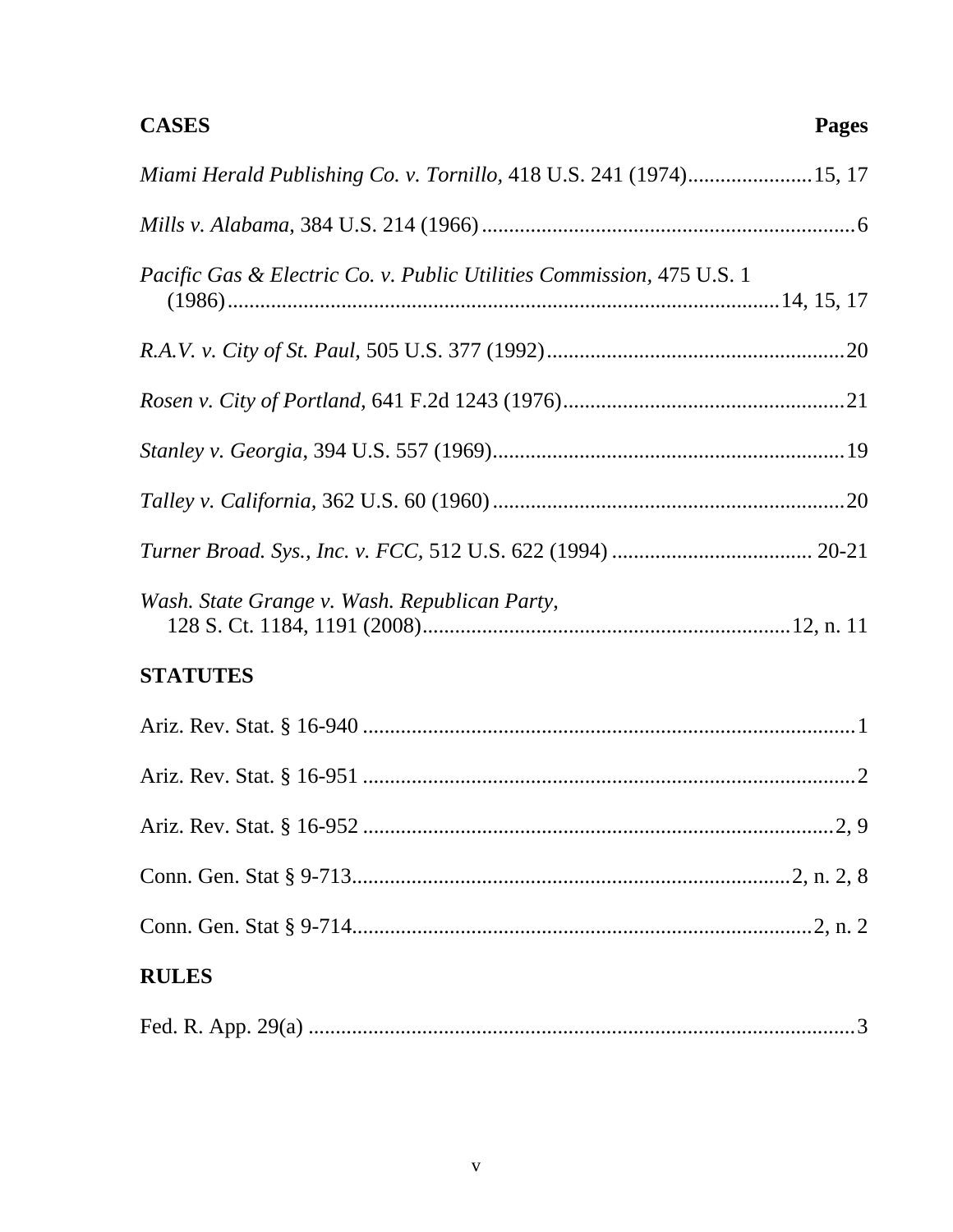#### **IDENTITY OF** *AMICI CURIAE*

The *amici* fall into two categories of political speakers in the State of Arizona: (i) elected officials, and (ii) groups making or funding independent expenditures. Specifically, Dean Martin is the current Arizona State Treasurer and was elected to the State Senate in 2000, 2002, and 2004. Robert Burns is an Arizona State Senator and the President of the Senate. Burns ran for his current position in 2002, and was re-elected in 2004, 2006, and 2008. Rick Murphy is an Arizona State Representative. He first ran for the Arizona House in 2004, and was re-elected in 2006 and 2008. The Arizona Free Enterprise Club's Freedom Club PAC (the "Freedom Club PAC") is a Candidate Support or Opposition Committee. Arizona Taxpayers Action Committee ("Arizona Taxpayers") is an Independent Expenditures Committee that makes expenditures in state elections. Each of *amici* is a Plaintiff-Intervenor in *McComish v. Bennett*, CV 08-1550-PHX-ROS (D. Ariz.) ("*McComish*"), an on-going First Amendment challenge to Arizona's Citizens Clean Elections Act (the "Arizona Act"), Ariz. Rev. Stat. § [1](#page-7-0)6-940 *et. seq.*<sup>1</sup> The Arizona Act is a system of public funding of elections for state offices that shares many features of the Connecticut Citizens' Election Program ("CEP") at issue before this Court.

<span id="page-7-0"></span><sup>&</sup>lt;sup>1</sup> As of the date of this brief, there exists four currently pending motions for summary judgment before the District Court in that case.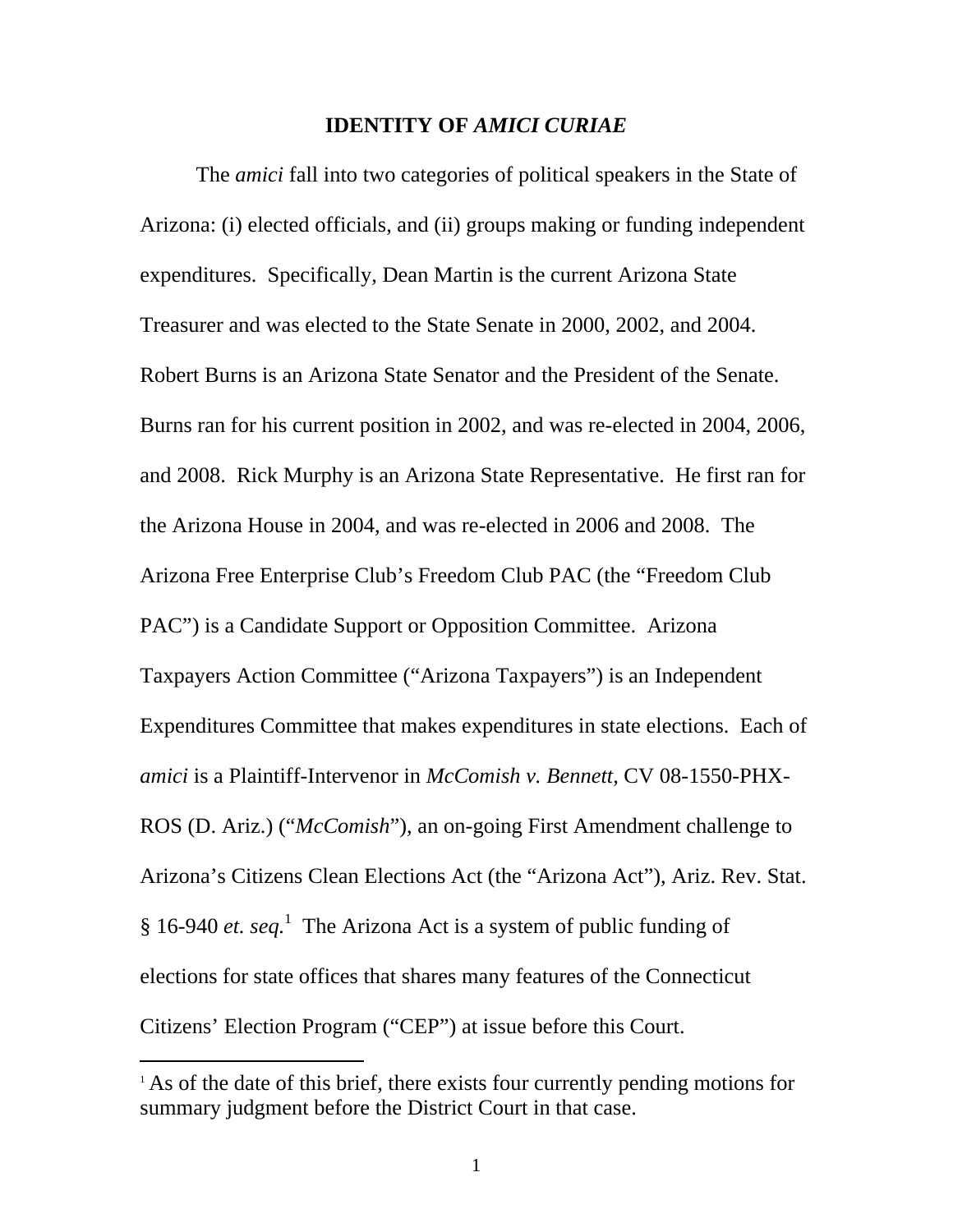#### *AMICI***'S INTEREST IN THIS CASE**

In their brief, Appellants Jeffrey Garfield and Richard Blumenthal (together, the "State") argue that this Court should overturn the decision of the District Court here because the CEP is too new to determine whether it violates the U.S. Constitution. *See* Br. Defs.-Appellants 110 ("One election cycle … does not provide sufficient evidence or experience to prove anything, let alone a constitutional violation."). *See also id.* at 113-15, 121, 126. While the CEP may be new, the Arizona Act has been in effect since 2000, it influenced the CEP, and the CEP replicates many of its provisions. This is particularly true with regard to the CEP's "Trigger Provisions,"<sup>[2](#page-8-0)</sup> which mimic, and in some ways exceed, similar provisions in the Arizona Act. *See* Ariz. Rev. Stat. §§ 16-951, 16-952. *Amici* are thus knowledgeable with how such a system operates and have experienced firsthand how "clean elections" systems violate First Amendment protections.

 Based on their experience, *amici* are well-aware that systems like the Arizona Act and the CEP are designed, at their core, to create disincentives for political speech. Despite the State's argument, speakers in Connecticut need not endure any additional "experience" for this Court to recognize the

<span id="page-8-0"></span><sup>&</sup>lt;sup>2</sup> The District Court referred to Connecticut's equal funding provisions as "Trigger Provisions." *See* Conn. Gen. Stat. §§ 9-713, -714. *Amici* will also use this term to describe these provisions of the CEP.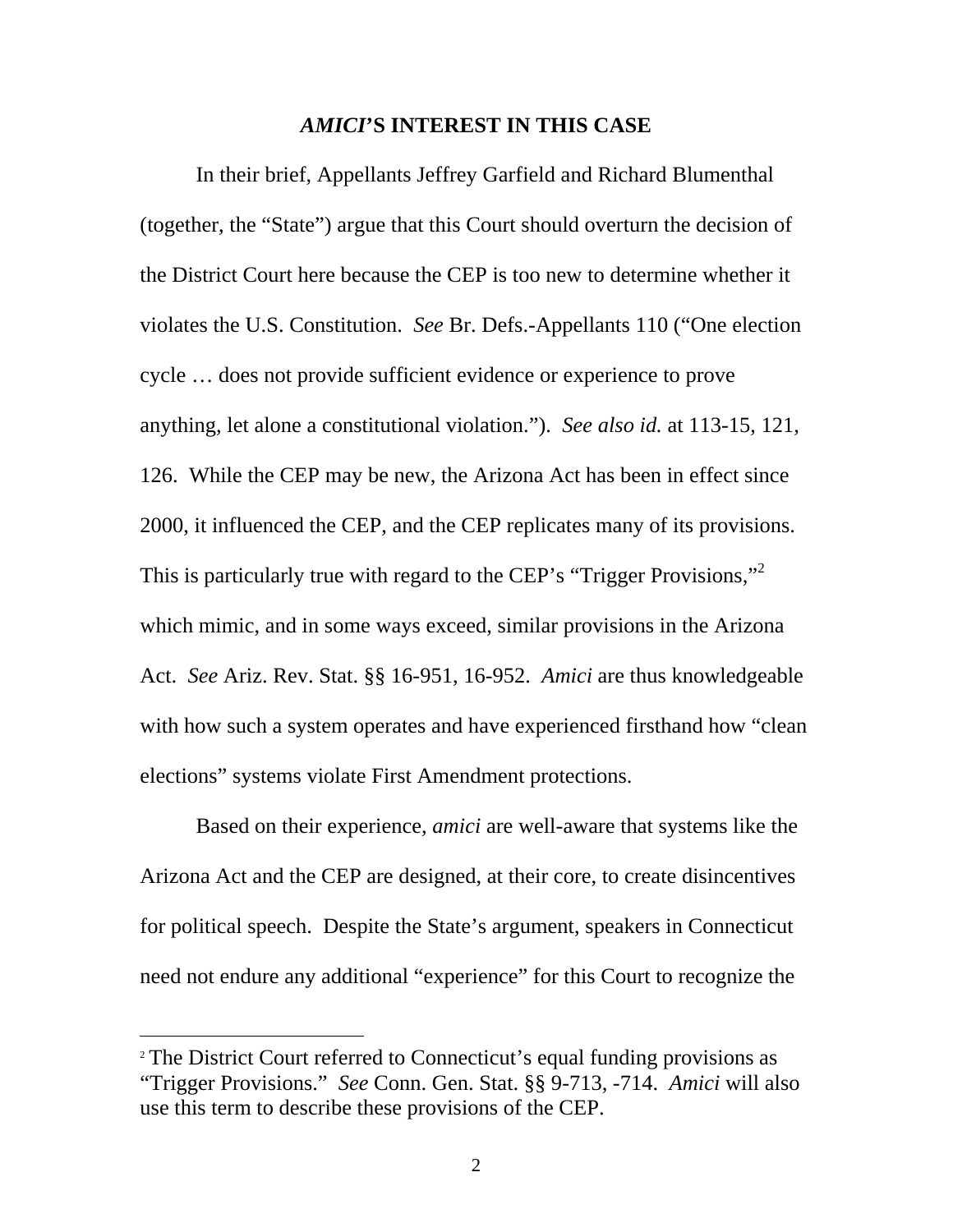harm such systems impose on free speech rights. Indeed, Connecticut's law not only replicates many of the constitutional flaws of the Arizona Act, the CEP adds additional burdens to free speech and associational rights.

Each *amici* is a proponent of wide-open, robust, and unrestricted political speech and each wishes to ensure that the residents of Connecticut do not labor under the same restrictions on their First Amendment rights *amici* have shouldered for years. In addition, a decision from this Court upholding the CEP could reinforce the vitality of Arizona's punitive campaign funding system and encourage the development of similar systems in other states. For these reasons, *amici* have significant interests in the outcome of this case.

#### **SOURCE OF** *AMICI***'S AUTHORITY TO FILE**

The *amici* have received consent to file this *amicus curiae* brief in support of Plaintiff-Appellees Green Party of Connecticut, *et al.*, from counsel for each party pursuant to Rule 29(a) of the Federal Rules of Appellate Procedure.

#### **SUMMARY OF ARGUMENT**

The State here has repeated many of the arguments put forth by the State of Arizona and the defendant-intervenors supporting the Arizona Act regarding the constitutionality of the CEP's Trigger Provisions. Like their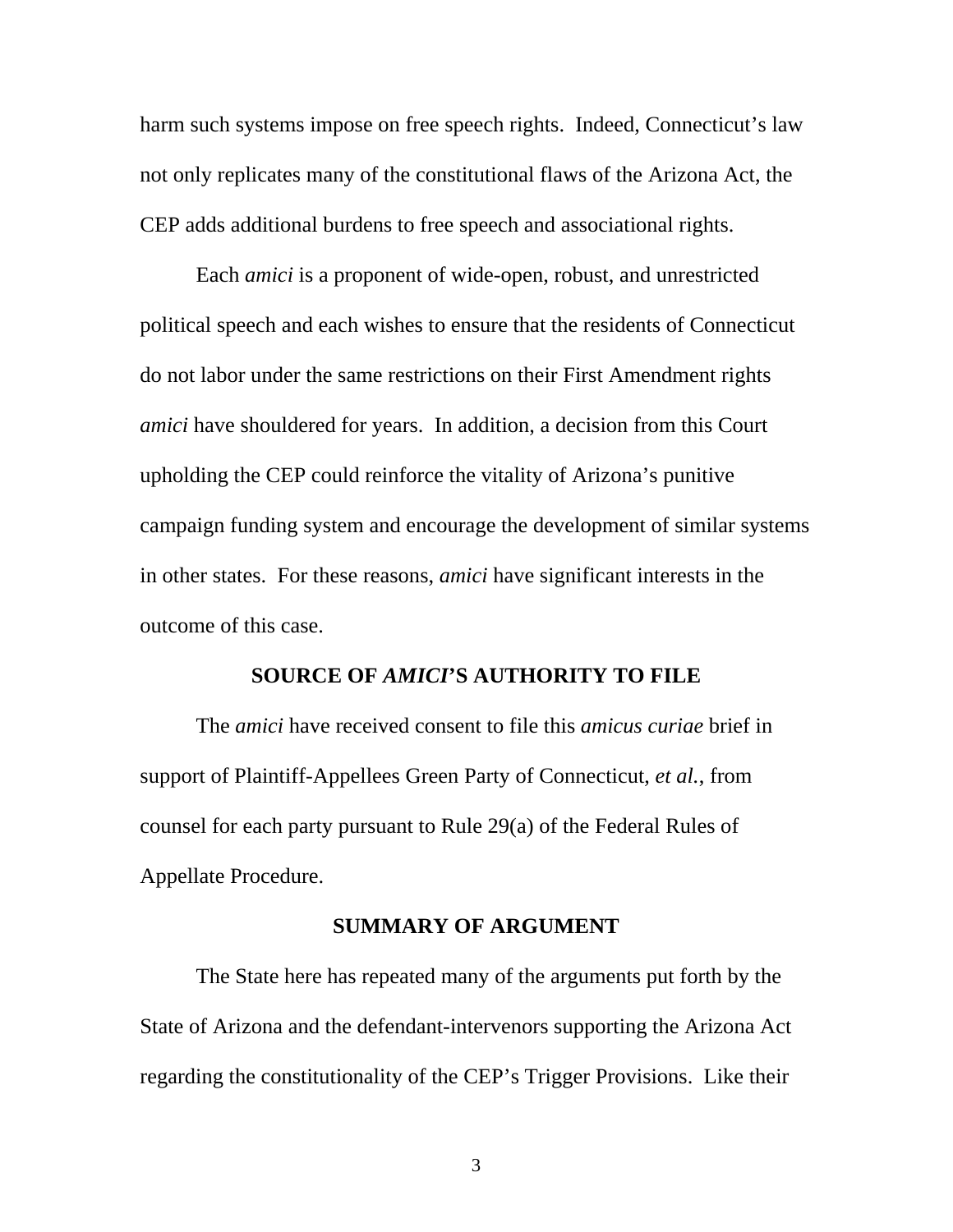Arizona counterparts, the State is wrong on the law and wrong regarding the damage such systems present to free speech.<sup>3</sup> First, the State argues that the proper standard of review is the "flexible" *Anderson/Burdick* standard. The State errs on this point: the CEP burdens political speech and is subject to the strictest scrutiny. Second, the State argues the Trigger Provisions support a compelling government interest. The State errs on this point as well: the Trigger Provisions themselves are not justified by a compelling governmental interest, but exist only to provide ancillary benefits to other portions of the law. The Supreme Court has long held, and recently reaffirmed, that each application of a restriction on speech must itself be supported by a compelling government interest. Finally, even if this Court were to find a compelling government interest, the Trigger Provisions are not necessary to achieve any such interest. For these reasons, this Court

<span id="page-10-0"></span><sup>&</sup>lt;sup>3</sup> *Amici* also note that Intervenors-Defendants-Appellants here claim that the Trigger Provisions of the CEP are severable, arguing that "[t]here is no reason to believe . . . that the availability of such matching funds is such an indispensible aspect of the public financing system that the CEP cannot exist without them." Br. Intervenors-Defs.-Appellants 58. The defendantintervenors in *McComish*, in contrast, argued the opposite, despite also being represented, in part, by the Brennan Center for Justice. *See* Mem. Def.- Intervenor Clean Elections, Inc. Supp. Summ. J. 13 [Doc. 286], *McComish v. Bennett*, CV08-1550-PHX-ROS (D. Ariz. June 12, 2009). In other words, according to some public financing proponents, matching funds are essential for such systems to operate in the Grand Canyon State, but not essential in the Nutmeg State.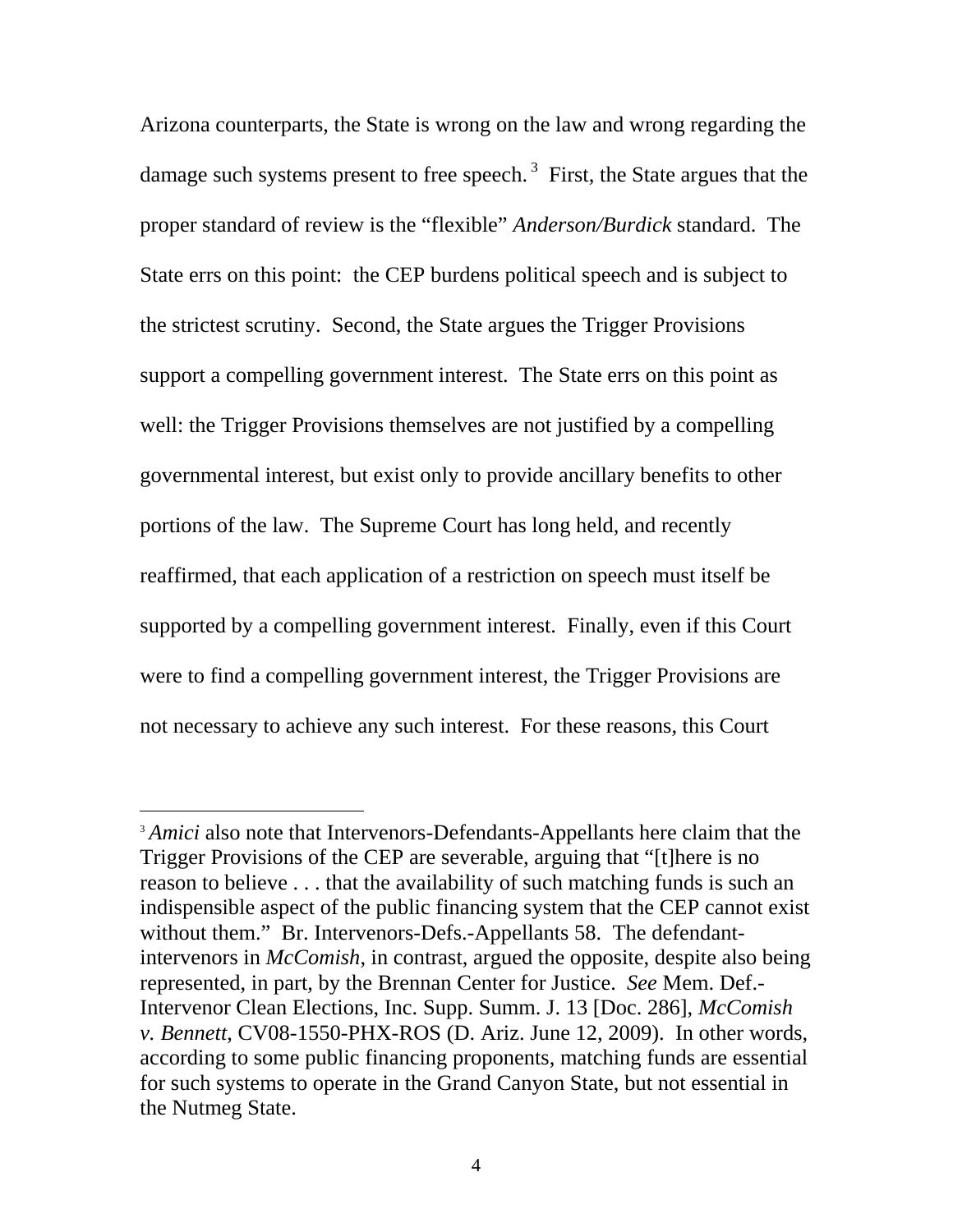should affirm the District Court and conclude the CEP is unconstitutional.<sup>[4](#page-11-0)</sup>

# **ARGUMENT**

# **1. Strict Scrutiny Is Appropriate**

 $\overline{a}$ 

The State argues that the District Court erred in subjecting the CEP to strict scrutiny and that a "flexible" standard is appropriate. Br. Defs.- Appellants 30-46. In particular, the State argues that this Court should apply the standard of *Anderson v. Celebrezze,* 460 U.S. 780 (1983), and *Burdick v. Takushi,* 504 U.S. 428 (1992), two ballot access cases, instead of the strict scrutiny standard. The State thus requests that this Court start its analysis in the middle of the Supreme Court's methodology for analyzing campaign finance cases.

# **A. Laws That Burden Political Speech Are Subject To Strict Scrutiny, Regardless Of The Severity Of The Burden**

As an initial matter, *FEC v. Wisconsin Right to Life, Inc.,* 551 U.S. 449, 464 (2007), sets out the standard for laws that burden political speech: "Because [the legislation in question] burdens political speech, it is subject to strict scrutiny." This statement could scarcely be any more unequivocal.

<span id="page-11-0"></span><sup>4</sup> *Amici* here largely address the Trigger Provisions because the Arizona Act contains a similar matching funds mechanism. The Arizona Act does not contain a discriminatory and burdensome restriction on minor parties like that contained in the CEP. While not specifically addressed in this brief, *amici* agree with plaintiffs' arguments regarding the effect of the CEP on minor parties and believe that this Court would be correct in striking down the CEP on that ground as well.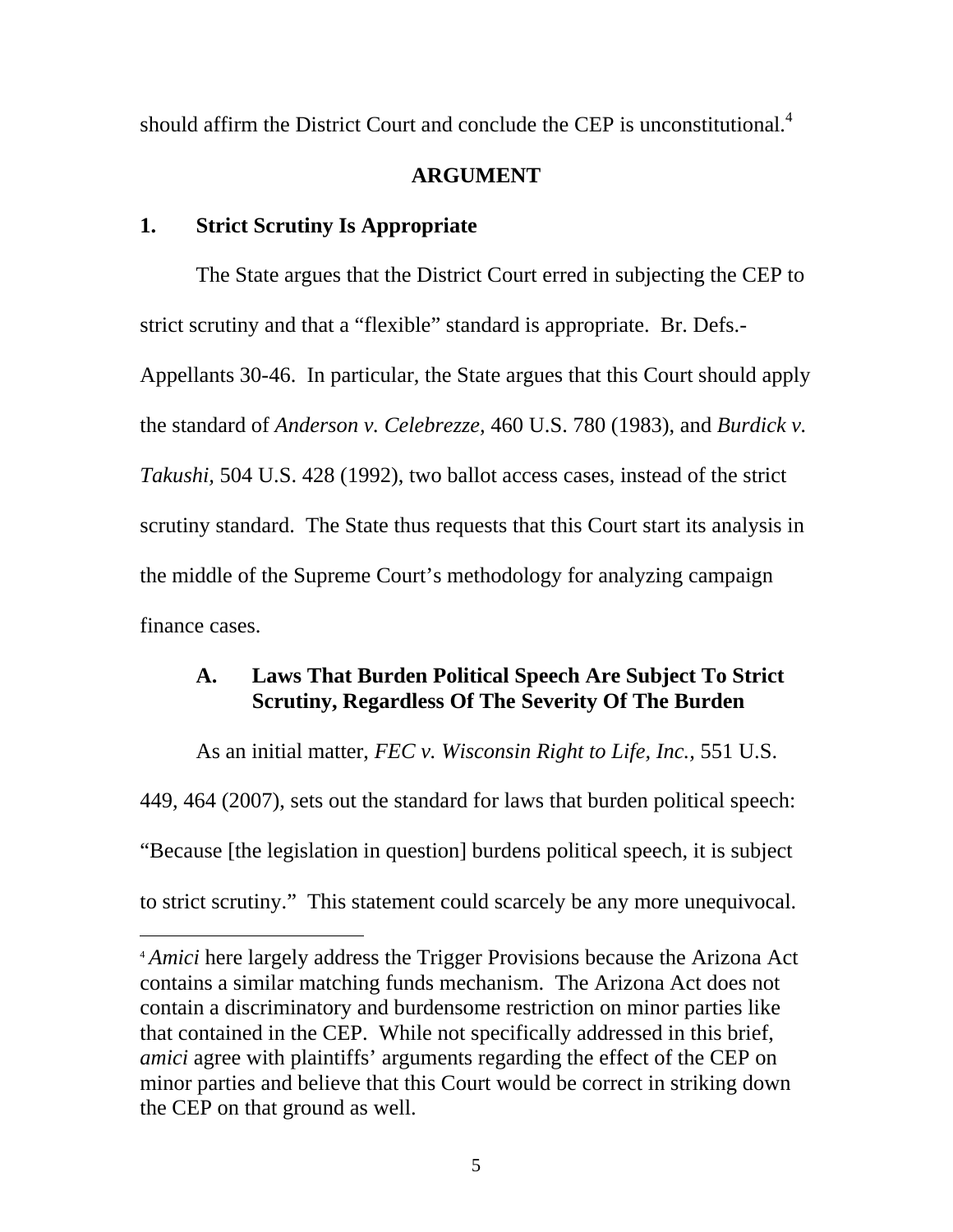Nonetheless, the State argues that because the plaintiffs have not suffered "a severe burden" on their rights, a "flexible standard" is appropriate. However, the "basic premise . . . for reviewing political financial restrictions [is that] the level of scrutiny is based on the importance of the political activity at issue to effective speech or political association." *FEC v. Beaumont,* 539 U.S. 146, 161 (2003) (internal quotation marks and citation omitted). Thus, while the CEP does, in fact, heavily burden speech (as amply demonstrated by the plaintiffs and the District Court), it is the right impacted that determines the proper level of scrutiny.

In that regard, "[w]hatever differences may exist about interpretations of the First Amendment, there is practically universal agreement that a major purpose of that Amendment was to protect the free discussion of governmental affairs. This of course includes discussions of candidates . . . ." *Mills v. Alabama,* 384 U.S. 214, 218 (1966). *See also Buckley v. Valeo,*  424 U.S. 1, 15 (1976) ("[I]t can hardly be doubted that the constitutional guarantee has its fullest and most urgent application precisely to the conduct of campaigns for political office.") (internal quotation marks and citation omitted). For that reason, when faced with a regulation that is not "an ordinary election restriction," but one that burdens core political speech, the Court uses strict or exacting scrutiny, regardless of the extent of the burden.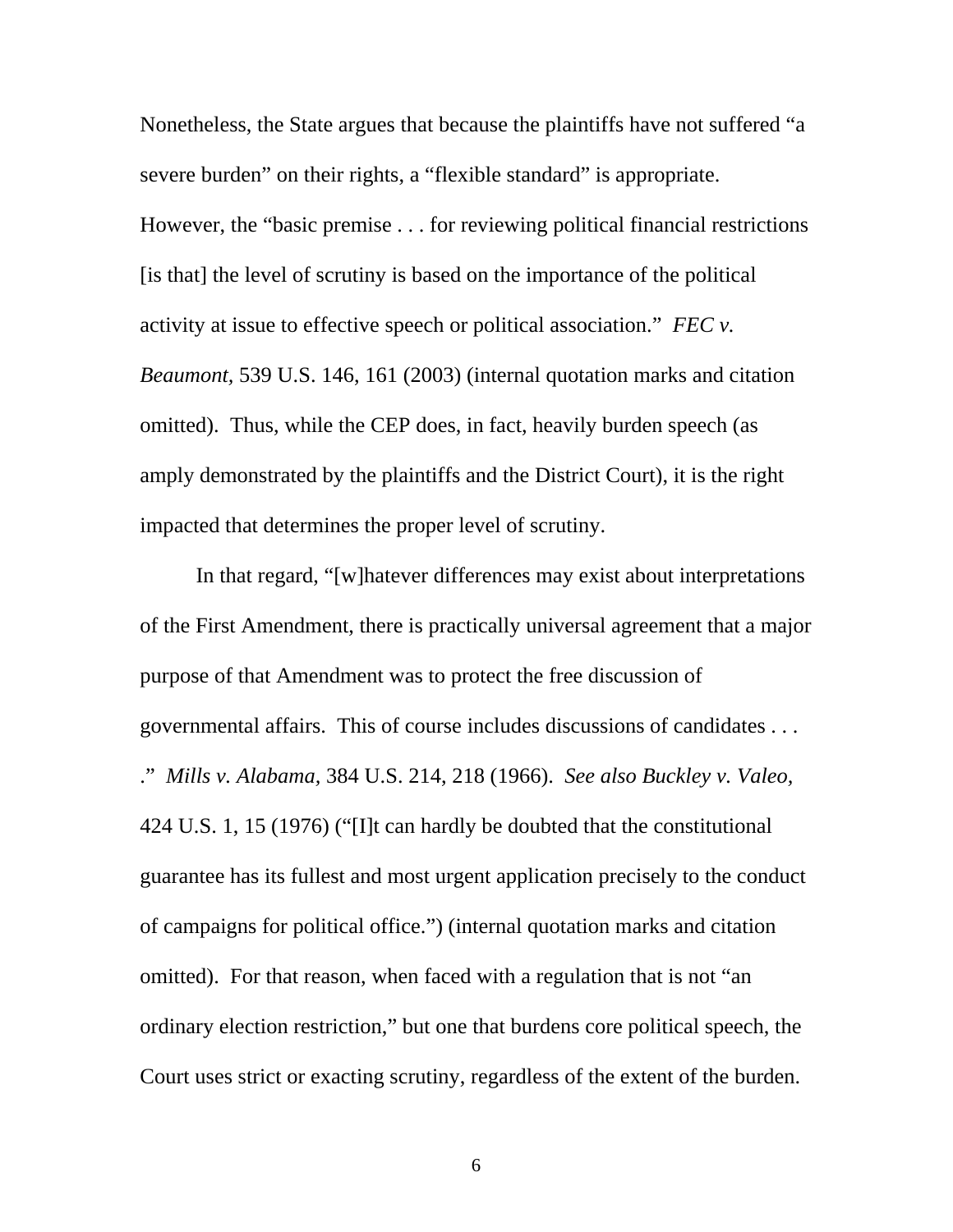*McIntyre v. Ohio Elections Comm'n,* 514 U.S. 334, 345-46 (1995). *See also Buckley v. Am. Constitutional Law Found., Inc.,* 525 U.S. 182, 207-08 (1999) (Thomas, J., concurring) ("When core political speech is at issue, we have ordinarily applied strict scrutiny without first determining that the State's law severely burdens speech" and noting that the extent of the burden is only considered "if a challenged law regulates the mechanics of the electoral process" rather than speech) (internal quotation marks and citation omitted). The extent of any burden only comes into play after the level of scrutiny has been determined. *See Beaumont,* 539 U.S. at 162 (difference between a ban and a limit is considered "when applying scrutiny at the level selected, not in selecting the standard of review itself").

The reason for the difference in standards between political speech cases and cases dealing with the mechanics of elections is simple: the Supreme Court justifies a lower standard of review in cases challenging laws regulating the conduct of elections because, "as a practical matter, there must be a substantial regulation of elections if they are to be fair and honest and if some sort of order, rather than chaos, is to accompany the democratic processes." *Burdick*, 504 U.S. at 433 (internal quotation marks and citation omitted). In recognition of the public interest in orderly elections, regulations that impose only slight burdens on speech and associational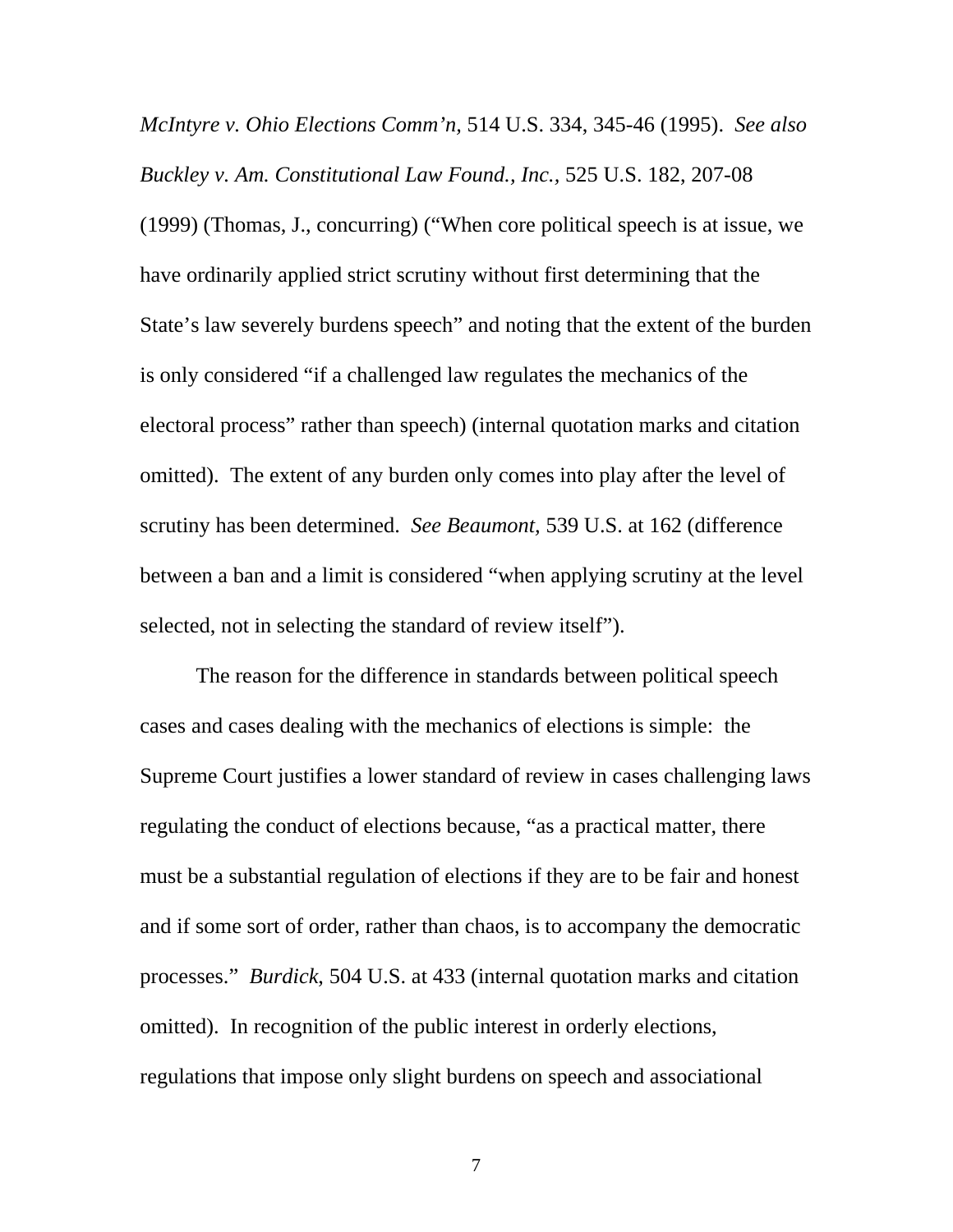rights will trigger less rigorous judicial review. In contrast, the Trigger Provisions affect pure political speech, activity at the heart of the First Amendment.

Thus, if the CEP burdens political speech, it is subject to strict scrutiny. The question then becomes, "Does the CEP burden political speech?" The answer to that question is an unequivocal "yes," because, at their core, "clean elections" systems are designed to create disincentives for speakers to engage in "too much" political activity.

# **B. "Clean Elections" Systems Like Arizona's And Connecticut's Burden Political Speech**

### **i. Connecticut's System Was Influenced By The Arizona Act**

Like Arizona's Act, the CEP is a "clean elections" system that incorporates a trigger matching fund system by which publicly financed candidates realize a greater benefit the more a privately financed candidate or independent group speaks. In that regard, Connecticut's law was influenced by Arizona's. *See Green Party of Conn. v. Garfield*, 2009 U.S. Dist. LEXIS 78188, at \*35, \*192 (D. Conn. Aug. 27, 2009). Indeed, Connecticut's Trigger Provisions are even more burdensome, discriminatory, and punitive than Arizona's. *Compare* Conn. Gen. Stat. §§ 9-713 (a single dollar raised or spent by a privately-financed candidate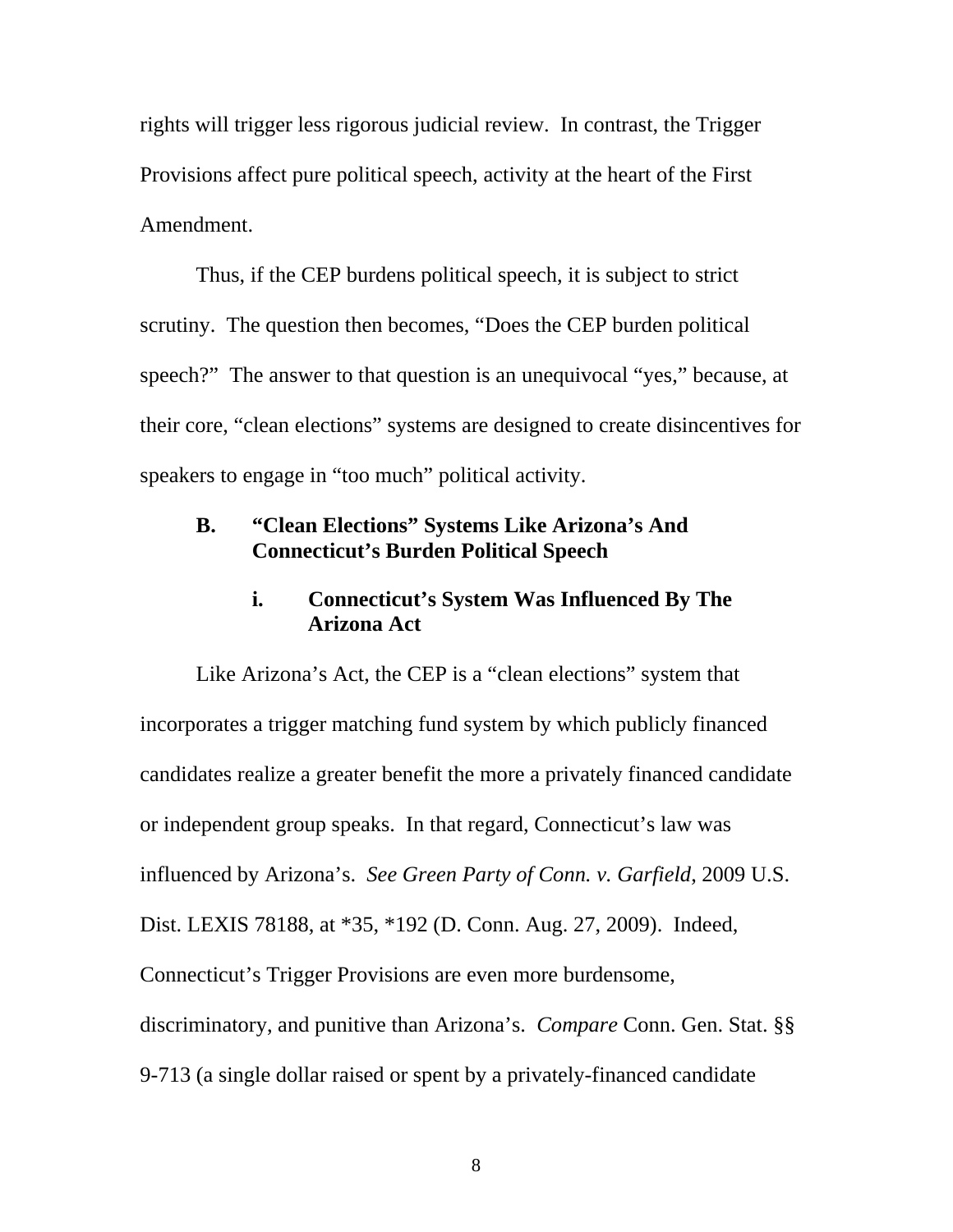above the publicly financed candidate's expenditure limit results in direct subsidy to all publicly financed candidates in the amount of 25% of the initial government grant with no discount for fundraising costs) *with* Ariz. Rev. Stat. § 16-952 (dollar for dollar match above the expenditure limit, minus 6% for fundraising costs). Given their substantive similarities, their genesis from the same set of campaign finance advocacy groups, and the influence of the Arizona Act on the CEP, the effect of the CEP on free speech rights should be similar to the effect of the Arizona Act, and should, in fact, be even worse.

# **ii. "Clean Elections" Systems Are Designed To Limit Speech**

The State has expressly disclaimed any notion that the Trigger Provision's purpose is to "level the playing field." *Green Party,* 2009 U.S. Dist. LEXIS at \*237. However, as the District Court found, there is no practical difference between utilizing the Trigger Provision as a mechanism to achieve the goal of "increasing participation" and the goal of "leveling the playing field." *Id.* The whole point of matching funds is to give publicly financed candidates the assurance that any time a privately financed candidate or group advocates their defeat the CEP will equalize the relative financial resources of candidates and discourage such privately financed candidates and groups from speaking. *Id.* In other words, "clean elections"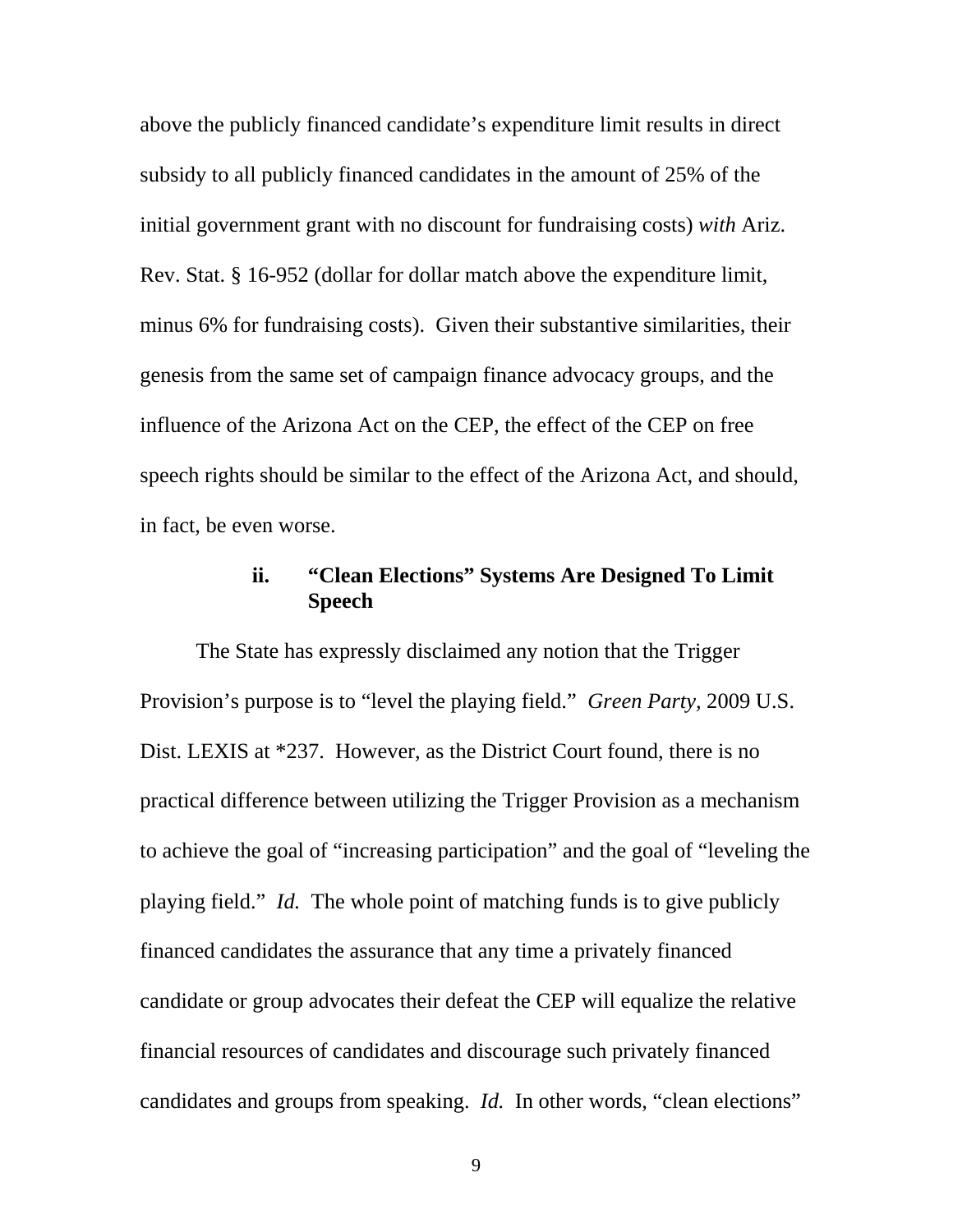systems are designed, from the outset, to level the playing field, set *de facto* across-the-board expenditure limits, and limit speech.

# **iii. The Arizona Act Has Resulted In Significant Burdens On Free Speech**

While "clean elections" systems achieve few, if any, of their stated goals, they are effective at suppressing speech. In *McComish*, *amici* produced evidence demonstrating the effect of clean elections systems on both their speech and the general exercise of free speech rights in Arizona:

- ¾ Each of the candidate *amici* have intentionally delayed and limited their fundraising activities in order to minimize the amount of equalization funds paid to their publicly funded opponents.<sup>5</sup>
- ¾ *Amici* Martin has actively discouraged independent political groups from making independent expenditures that would trigger equalization funds to his participating opponents.<sup>6</sup>
- ¾ *Amici* Murphy did not fundraise in the 2008 general election because he faced three publicly-funded opponents and would have triggered

<span id="page-16-0"></span><sup>5</sup> *See* Decl. Martin Supp. Mot. Summ. J. 16-17 [Doc. 338], *McComish v. Bennett*, CV08-1550-PHX-ROS (D. Ariz. June 12, 2009); Decl. Murphy Supp. Mot. Summ. J. 98 [Doc. 288-7], *McComish v. Bennett*, CV08-1550- PHX-ROS (D. Ariz. June 12, 2009); Decl. Burns Supp. Mot. Summ. J. 92 [Doc. 288-7], *McComish v. Bennett*, CV08-1550-PHX-ROS (D. Ariz. June 12, 2009).

<span id="page-16-1"></span><sup>6</sup> Dep. Martin Supp. Mot. Summ. J. 23 [Doc. 338], *McComish v. Bennett*, CV08-1550-PHX-ROS (D. Ariz. June 12, 2009).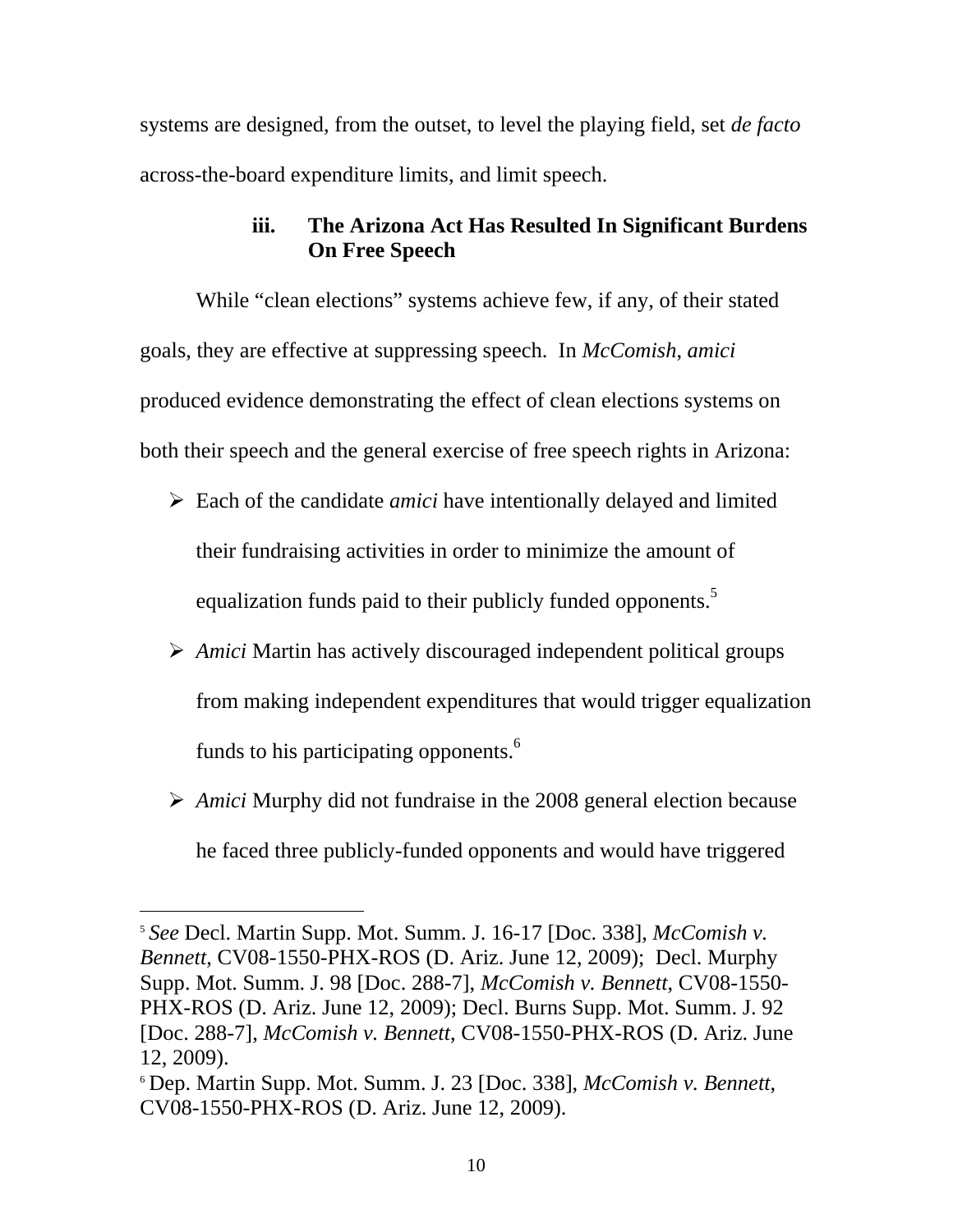almost \$3 in equalization funds for every \$1 he raised beyond the general election trigger amount.<sup>[7](#page-17-0)</sup>

- ¾ The *amici* political committees have been harmed by triggering equalization funds to the candidates they oppose based solely on the exercise of their free speech rights. $8<sup>8</sup>$  $8<sup>8</sup>$
- ¾ The trigger funds have altered the timing of the *amici* political committees' speech—typically delaying it until later in the election to minimize the harmful effects of trigger funds. $9$
- $\triangleright$  In the 2006 primary, Arizona Taxpayers declined to speak in opposition to a publicly financed Senate candidate because such speech would have triggered equalization funds. $10$

Moreover, *amici*'s expert witness in *McComish*, Dr. David M. Primo, Ph.D.,

conducted a statistical analysis of spending by and contributions to privately

<span id="page-17-0"></span><sup>7</sup> Disc. Resp. Murphy Supp. Mot. Summ. J., Jan. 20, 2009, 72 [Doc. 338], *McComish v. Bennett*, CV08-1550-PHX-ROS (D. Ariz. June 12, 2009).

<span id="page-17-1"></span><sup>8</sup> Disc. Resp. AZ Taxpayers Supp. Mot. Summ. J., Jan. 20, 2009, 74 [Doc.

338], *McComish v. Bennett*, CV08-1550-PHX-ROS (D. Ariz. June 12,

2009); Dep. Kirkpatrick Supp. Mot. Summ. J. 138-39 [Doc. 338],

<span id="page-17-2"></span>*McComish v. Bennett*, CV08-1550-PHX-ROS (D. Ariz. June 12, 2009). <sup>9</sup> Decl. Voeller Supp. Mot. Summ. J. 121-22 [Doc. 338], *McComish v. Bennett*, CV08-1550-PHX-ROS (D. Ariz. June 12, 2009); Decl. Wikfors Supp. Mot. Summ. J. 132 [Doc. 338], *McComish v. Bennett*, CV08-1550-

PHX-ROS (D. Ariz. June 12, 2009).

<span id="page-17-3"></span><sup>10</sup> Disc. Resp. Supp. Mot. Summ. J., Jan. 20, 2009, 74 [Doc. 338], *McComish v. Bennett*, CV08-1550-PHX-ROS (D. Ariz. June 12, 2009); Dep. Kirkpatrick Supp. Mot. Summ. J. 135-36 [Doc. 338], *McComish v. Bennett*, CV08-1550-PHX-ROS (D. Ariz. June 12, 2009).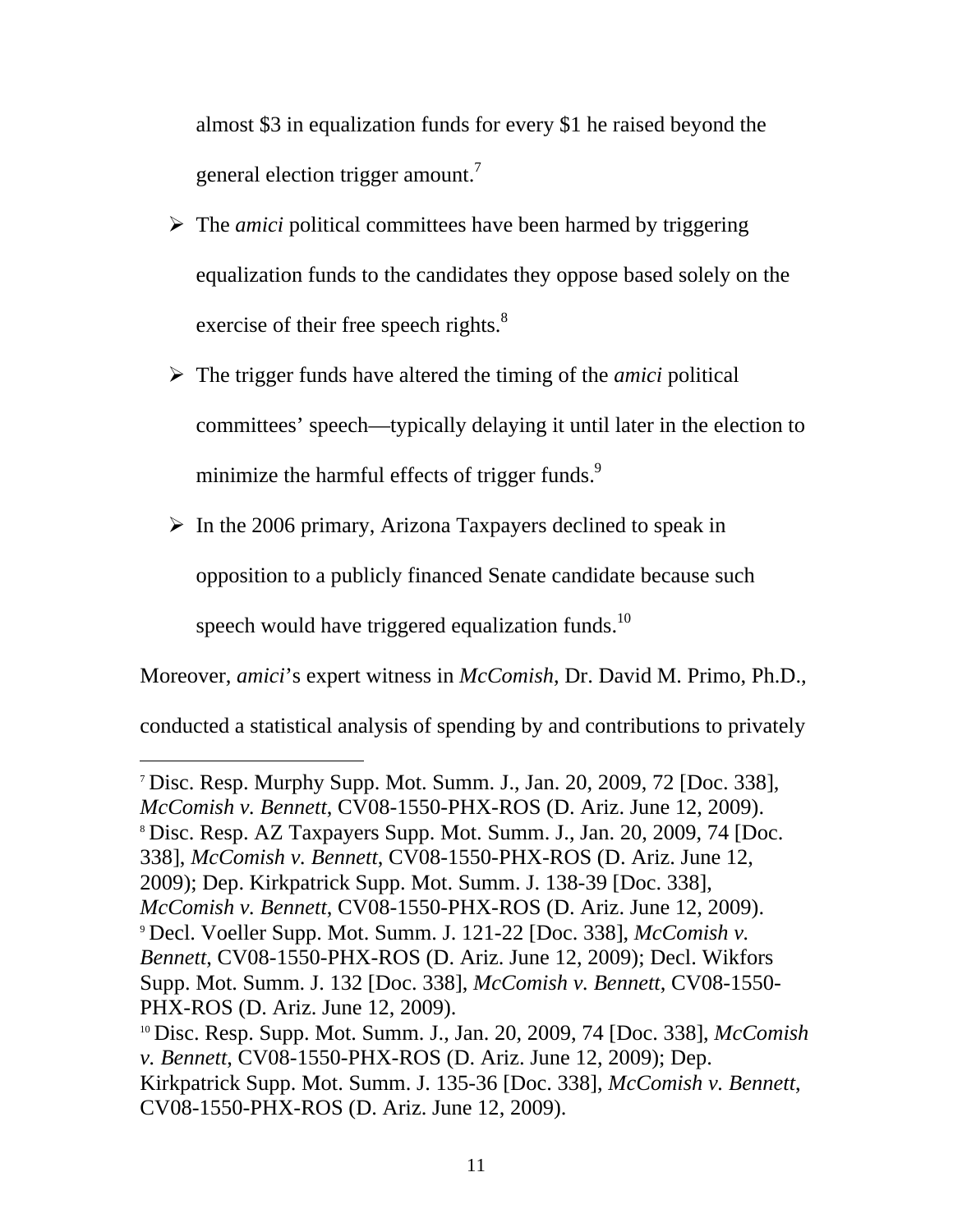financed candidates in Arizona during the 2000, 2002, 2004, and 2006 elections.<sup>11</sup> Dr. Primo's regression analysis of Arizona's campaign finance data shows that privately-financed candidates in races where equalization funds were awarded changed the timing of their fundraising activities, the timing of their expenditures, and thus their overall campaign strategies.<sup>[12](#page-18-1)</sup>

# **iv. The Supreme Court Has Consistently Recognized That Laws Designed To Incentivize Silence Are Unconstitutional**

Based on the experience of *amici*, a plain reading of the CEP, and the purpose of the statute, it is clear that the CEP is designed to create disincentives for privately financed candidates and independent groups to speak above the expenditure limits on publicly financed candidates. Unfortunately for the State, the Supreme Court has consistently struck down laws that incentivize silence.

<span id="page-18-1"></span><span id="page-18-0"></span><sup>11</sup> *See* Decl. of Dr. David M. Primo 4 [Doc. 288-7], *McComish v. Bennett*, CV08-1550-PHX-ROS (D. Ariz. June 12, 2009). Dr. Primo did not examine 2008 because the data was incomplete at the time of his report.  $12$  Because Arizona's Act has been suppressing speech for years, the Supreme Court's direction that courts should use caution when considering the constitutionality of laws prior to their effectiveness should have little applicability to this Court's review of the CEP. *See* Br. Defs.-Appellants 113 (citing *Wash. State Grange v. Wash. Republican Party*, 128 S. Ct. 1184, 1191 (2008)). The model the Connecticut Legislature used to build the CEP has been used in other states and, in fact, the Connecticut Legislature made the scheme even worse. There is, therefore, little question as to whether "clean elections" systems will burden speech in Connecticut in the future. By structuring the CEP the way it did, the Legislature has pledged that the government will soon make such burdens a reality.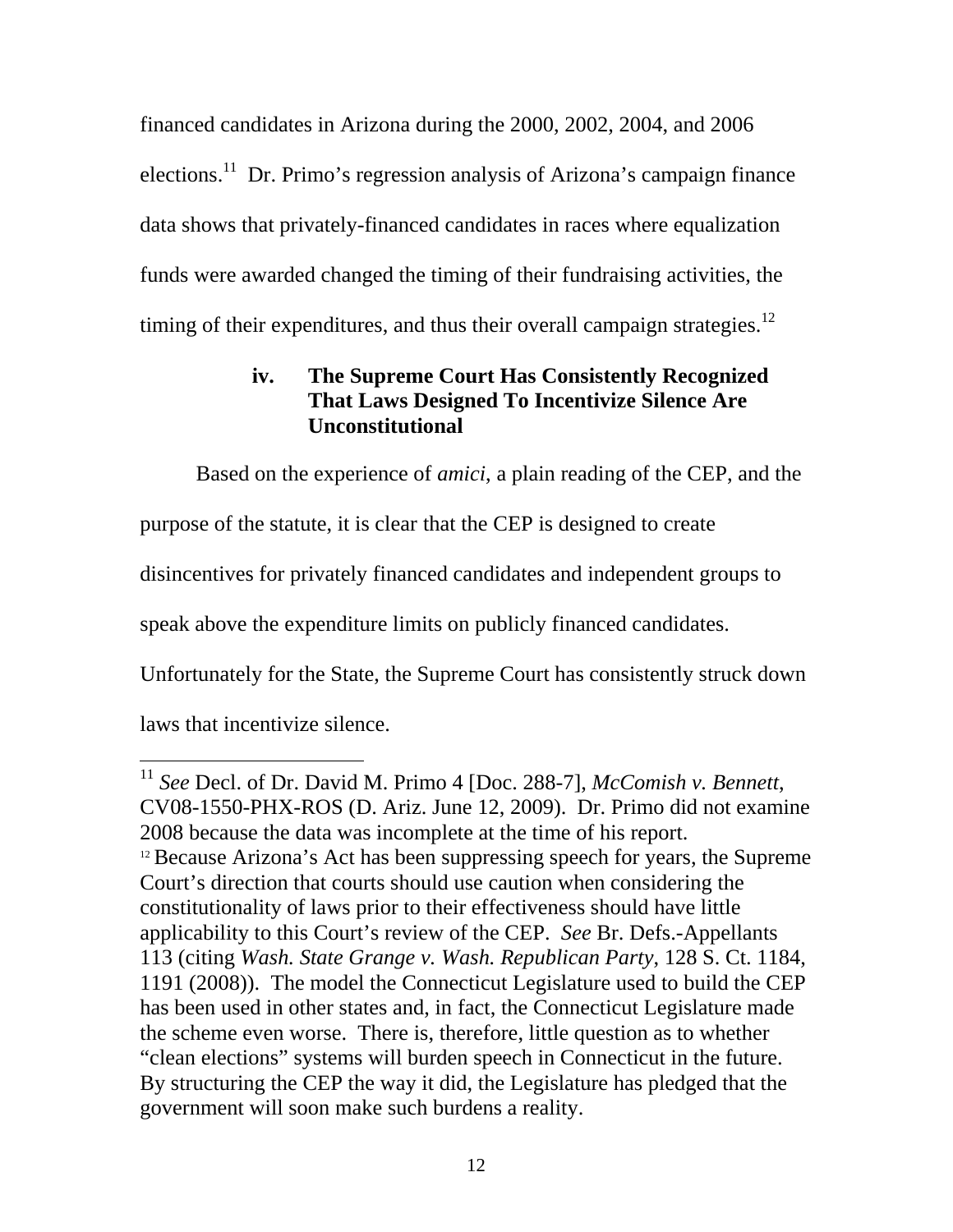In *Davis v. FEC*, 128 S. Ct. 2759 (2008), the Court struck down the "Millionaire's Amendment," which allowed opponents of self-financed candidates to accept funds in the amount of three times the maximum contribution limit from individuals if their self-financed opponents spent more than a certain amount of their own funds. The Court concluded that this "asymmetrical" treatment of opposing candidates "impermissibly burden[ed] [the self-financing candidate's] First Amendment right to spend his own money for campaign speech." *Id.* at 2771. The law created an "unprecedented penalty" on any self-financing candidate who robustly exercised their First Amendment rights: if she "engage[s] in unfettered political speech" she will be subject "to discriminatory fundraising limitations." *Id.* Self-financing candidates could still spend their own money, "but they must shoulder a special and potentially significant burden if they make that choice." *Id.* at 2772. The Court agreed with Davis that this system "unconstitutionally burden[ed] his exercise of his First Amendment right to make unlimited expenditures of his personal funds because making expenditures that create the imbalance has the effect of enabling his opponent to raise more money and to use that money to finance speech that counteracts and thus diminishes the effectiveness of Davis' own speech." *Id.* at 2770.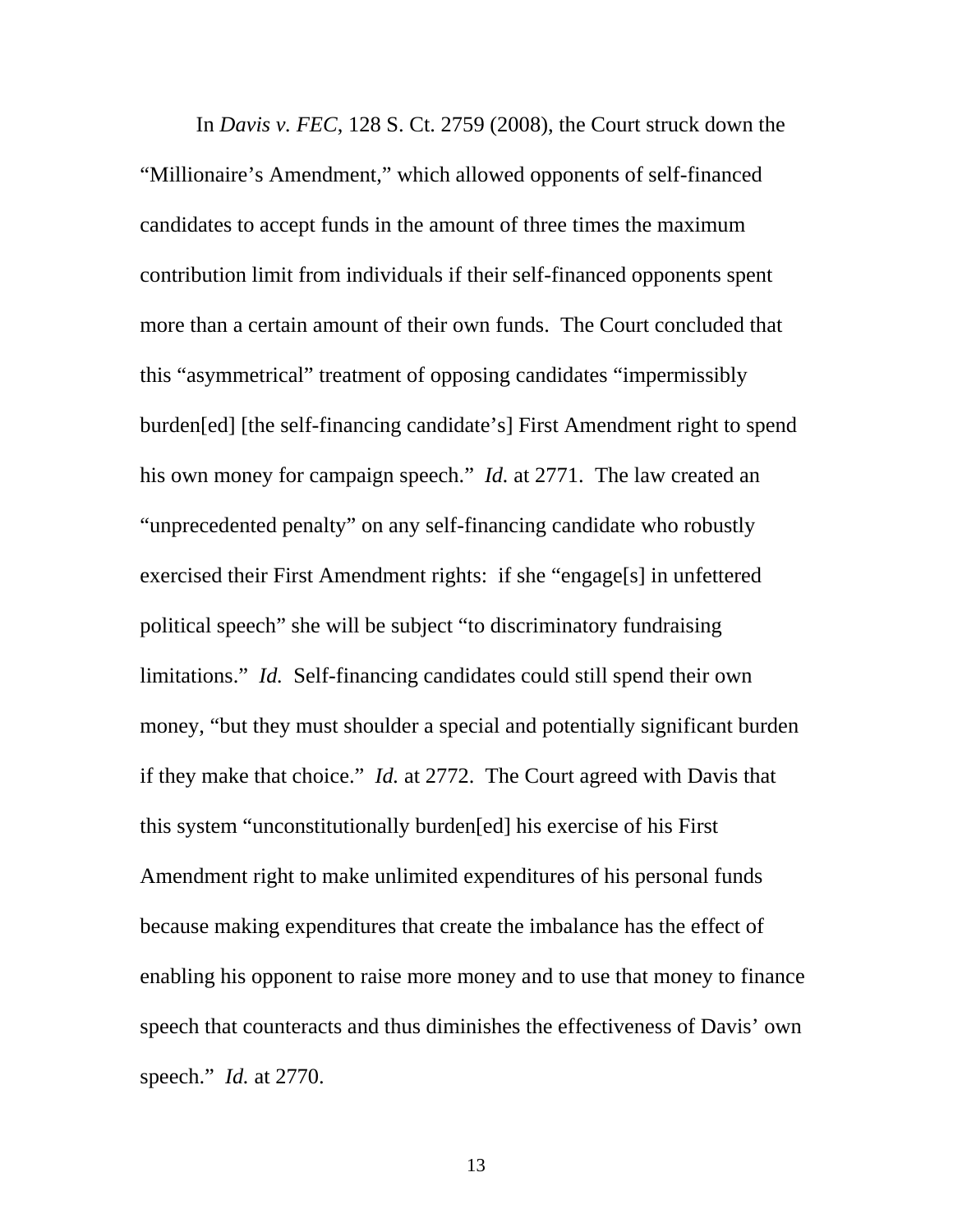This conclusion is consistent with precedent recognizing that the government chills speech when it creates a system under which the act of free speech enables the speaker's opponent to counter that speech, even when the government's goal is to promote more speech. The *Davis* Court specifically cited *Pacific Gas & Electric Co. v. Public Utilities Commission,*  475 U.S. 1, 14 (1986) (plurality opinion). There, California ordered a utility to make its newsletter available to a hostile group. The plurality reasoned: "Compelled access like that ordered in this case both penalizes the expression of particular points of view and forces speakers to alter their speech to conform with an agenda they do not set." *Id.* at 9. The plurality stated that the order "force[d] appellant to respond to views that others may hold." *Id.* at 11. Although the government sought to "offer the public a greater variety of views," this was impermissible viewpoint discrimination because access was limited to only those who disagreed with the utility. *Id.* at 12. Thus, "whenever [the utility] speaks out on a given issue, it may be forced . . . to help disseminate hostile views. Appellant might well conclude that, under these circumstances, the safe course is to avoid controversy, thereby reducing the free flow of information and ideas that the First Amendment seeks to promote." *Id.* at 14 (internal quotation marks and citation omitted).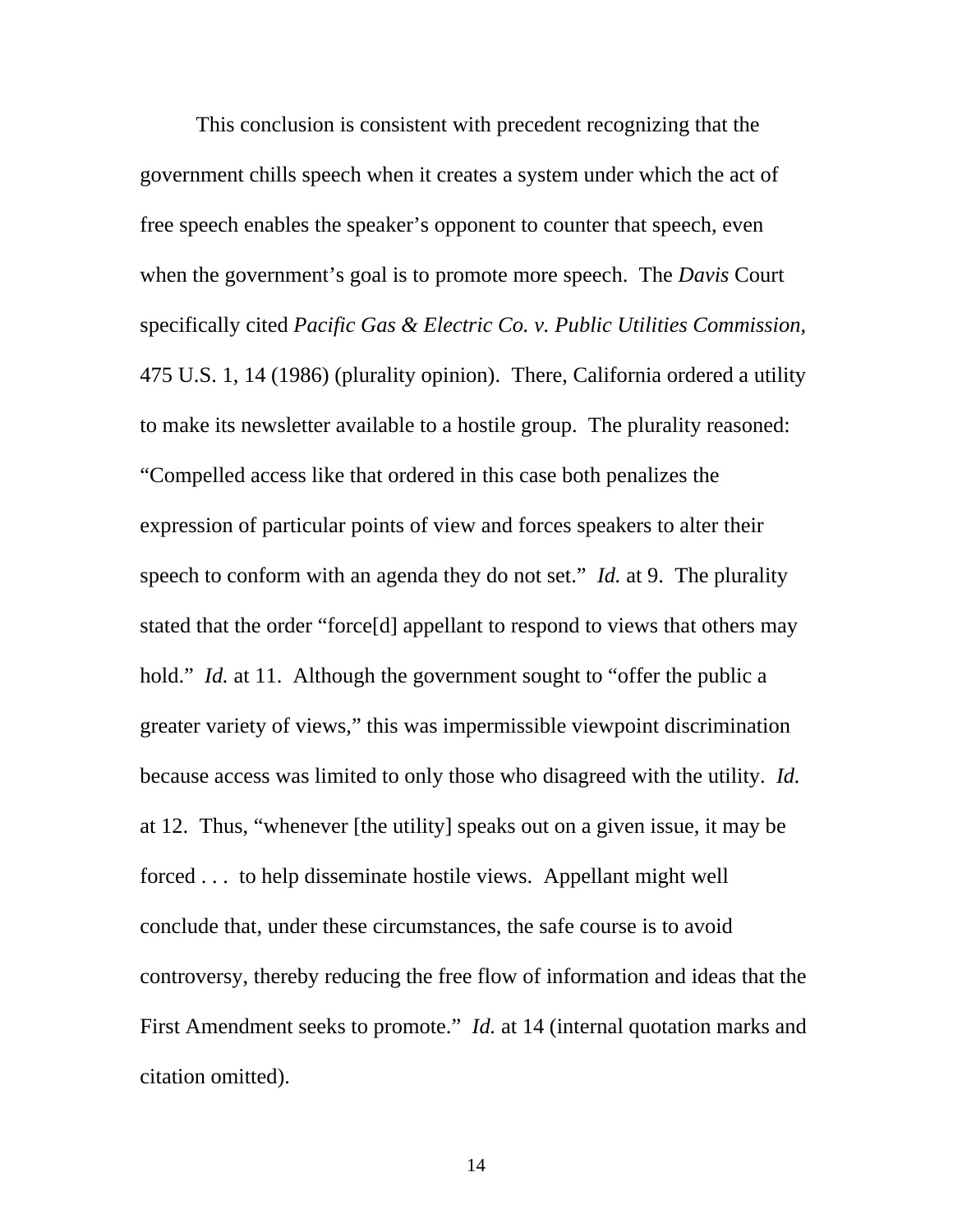Similarly, in *Miami Herald Publishing Co. v. Tornillo,* 418 U.S. 241 (1974), the Court struck down a Florida law that granted candidates equal space to reply to criticism by a newspaper. The government claimed this regulation was necessary to ensure a variety of viewpoints reached the public and that the law did not prevent the newspaper from publishing what it wished. *Id.* at 247-48. The Court nonetheless concluded that the statute violated the First Amendment because it chilled expression about candidates and thus diminished free and robust debate: "[U]nder the operation of the Florida statute, political and electoral coverage would be blunted or reduced." *Id.* at 257. *See also Hurley v. Irish-American Gay, Lesbian & Bisexual Group of Boston,* 515 U.S. 557, 576 (1995) ("when dissemination of a view contrary to one's own is forced upon a speaker intimately connected with the communication advanced, the speaker's right to autonomy over the message is compromised"); *Group W Cable, Inc. v. City of Santa Cruz,* 669 F. Supp. 954, 969 (N. D. Cal. 1987) (striking down ordinance that gave city unlimited discretion in renewing a franchise to dictate use of cable access time and concluding that "[l]ike the newspapers in *Miami Herald* and *Pacific Gas,* a cable operator in Santa Cruz may be deterred from airing its views for fear that this will trigger – indeed, force it to produce and fund – the response of an opposing group").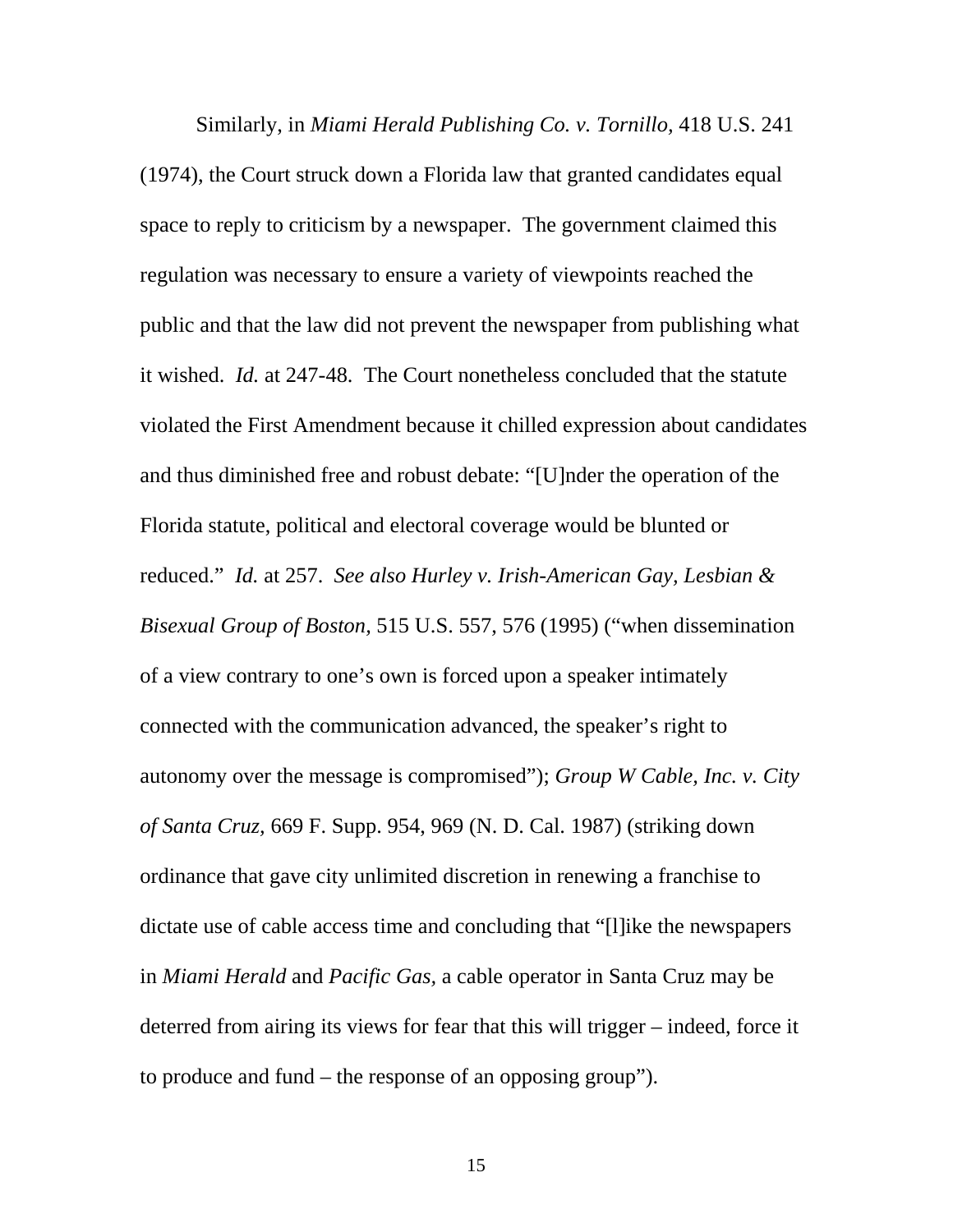The Trigger Provisions suffer from the same infirmities as the regulations in these cases. First, they present the speaker with the choice of robustly engaging in expressive activity and enabling the dissemination of a message opposed to his own or not speaking at all. Second, the Trigger Provisions are content-based. The Trigger Provisions only come into play when a privately financed candidate engages in (i) political activity (ii) against a publicly financed opponent (iii) above a certain point. All other speech is unaffected. Third*,* the Triggers Provisions are discriminatory and asymmetrical. They provide funds only to publicly financed candidates and only on the basis of the speech of the opponents of such candidates. The Trigger Provisions provide funds to multiple publicly financed candidates in order to counter the speech by, or in support of, a single privately financed candidate. They provide 25% of the initial grant to a publicly financed candidate based on the private candidate's raising or spending as little as \$1 more than the expenditure limit. The Trigger Provisions ignore the privately financed candidate's fundraising expenses. They provide funds directly to a publicly financed candidate based on the independent expenditures of third parties, regardless of whether such expenditures were wanted, helpful, or actually harmed the privately financed candidate.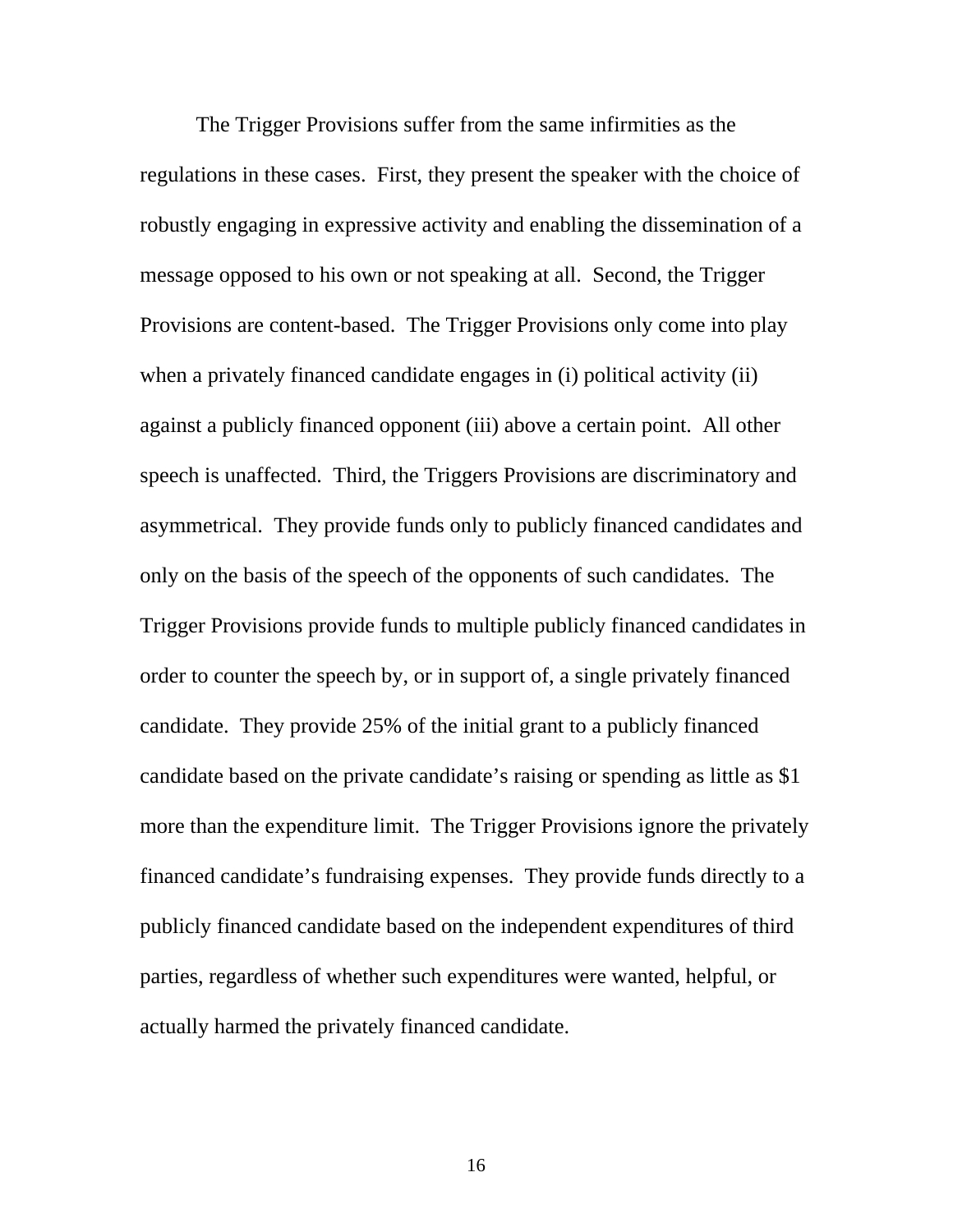It is difficult to conceive of a system more inherently asymmetrical, discriminatory, and punitive than the CEP.

#### **v. Conclusion**

"Clean elections" systems like the CEP burden political speech and they match, and often exceed, the burdens presented in *Davis, Pacific Gas,*  and *Miami Herald.* In order to survive judicial scrutiny, the State must prove that the CEP survives strict scrutiny; that is, that the CEP is narrowly tailored to achieve a compelling governmental interest. *See Wis. Right to Life,* 551 U.S. at 464 (under strict scrutiny, "the *Government* must prove that [the law] furthers a compelling interest and is narrowly tailored to achieve that interest")*.* The State has not met this burden.

### **2. The Trigger Provisions Are Not Supported By A Compelling Government Interest**

The State argues that the Trigger Provisions are supported by the compelling government interest "in incentivizing sufficient participation in a public financing system." Br. Defs.-Appellants 127; *see also* Br. Intervenors-Defs.-Appellants 58. In other words, the Trigger Provisions exist to help the rest of the CEP operate. Even assuming the other portions of the CEP are supported by compelling government interests, the Trigger Provisions themselves must be supported by an independent compelling government interest and they are not.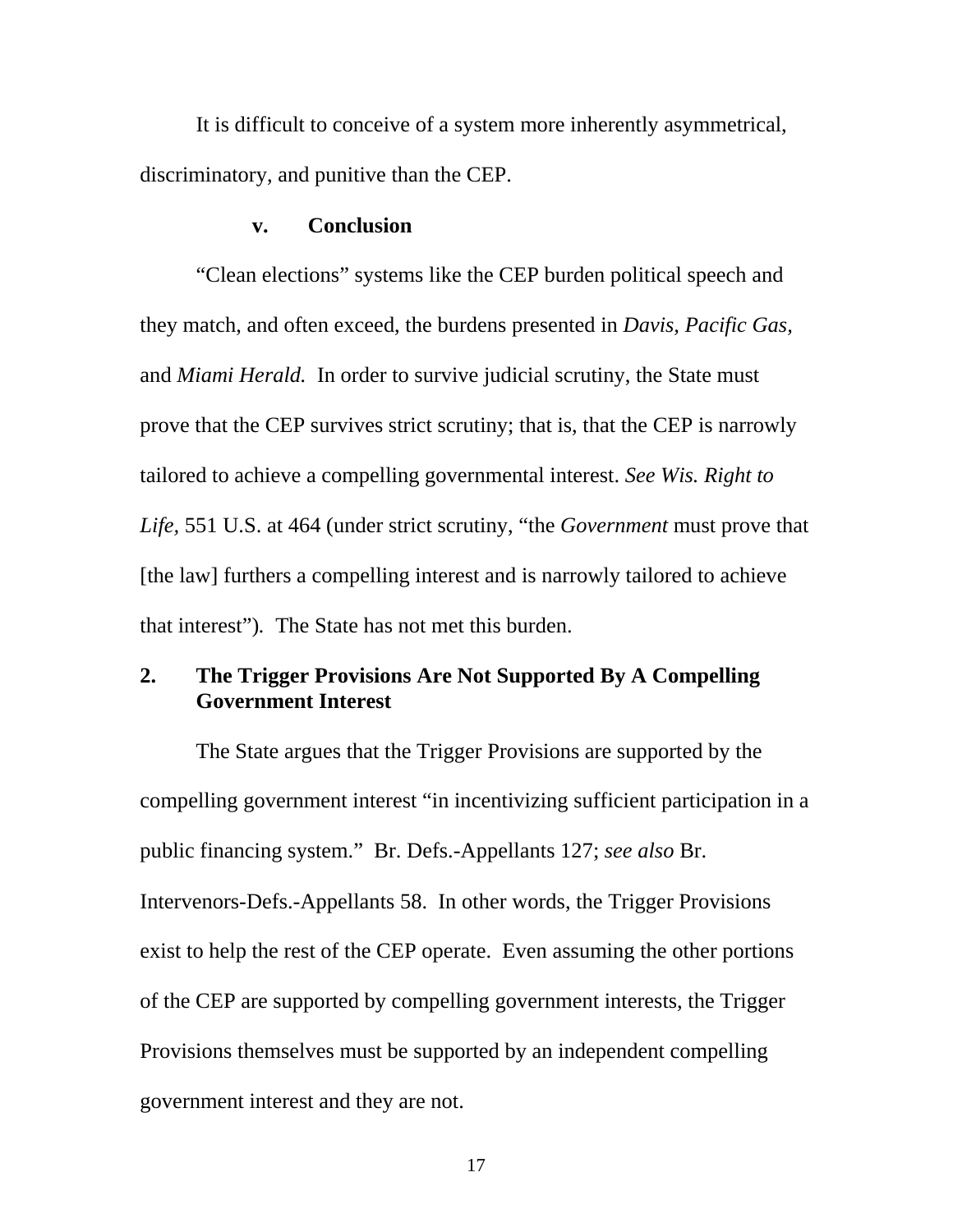"A court applying strict scrutiny must ensure that a compelling interest supports *each application* of a statute restricting speech." *Wis. Right to Life,* 551 U.S. at 478. Restrictions that exist simply to enable other portions of a statute to operate do not satisfy strict scrutiny. *See id.* at 479 ("But such a prophylaxis-upon-prophylaxis approach to regulating expression is not consistent with strict scrutiny."). "[P]reventing corruption or the appearance of corruption are the only legitimate and compelling government interests thus far identified for restricting campaign finances." *FEC v. National Conservative Political Action Comm.,* 470 U.S. 480, 496- 97 (1985). Because the Trigger Provisions are not independently designed to prevent corruption or the appearance thereof, they fail strict scrutiny.

Nonetheless, the State may argue that the Trigger Provisions produce an ancillary benefit to the system as a whole in the form of increased participation, which it argues is supported by the goal of combating corruption or its appearance. Even putting aside for a moment the Court's clear pronouncement in *Wisconsin Right to Life*, , the State simply cannot maintain an argument that sweeping laws that supply ancillary benefits to laws with a legitimate scope are constitutional. On the contrary, courts routinely strike down laws that restrict speech when such laws are designed to aid the execution of other laws that are supported by a compelling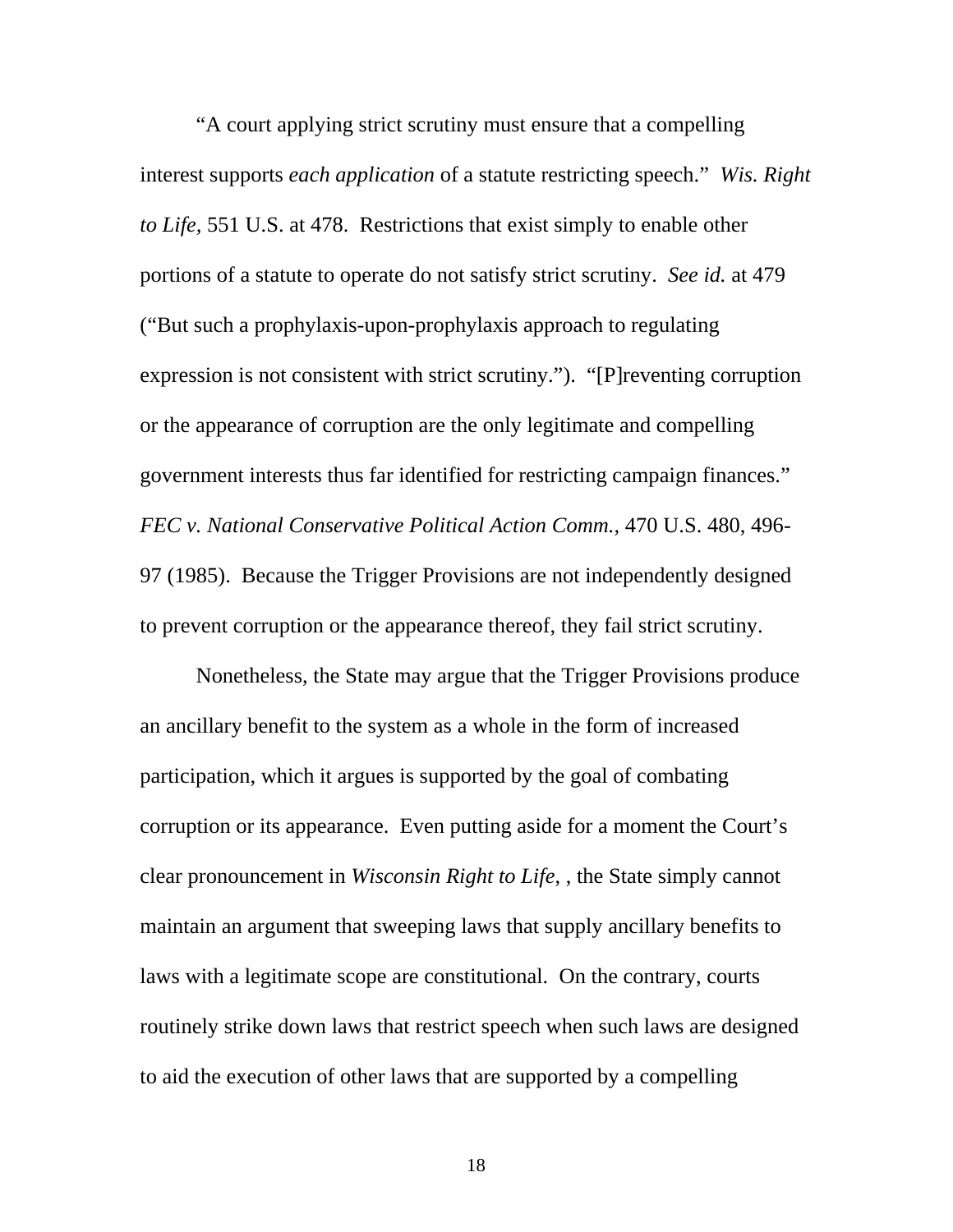government interest. For instance, in *McIntyre v. Ohio Elections* 

*Commission*, 514 U.S. 334 (1995), the Court examined Ohio's ban on anonymous leafleting. Ohio justified its ban by asserting it was "an aid to enforcement of the specific prohibitions [of the Election Code] and as a deterrent to the making of false statements by unscrupulous prevaricators." *McIntyre,* 514 U.S. at 350-51. The Court rejected this argument, holding that while "these ancillary benefits are assuredly legitimate, we are not persuaded that they justify [the ban's] extremely broad prohibition." *Id.* at 351.

In that regard, courts have long rejected burdens on speech that exist simply to assist the enforcement of laws that are otherwise constitutional. *See Ashcroft v. Free Speech Coal.,* 535 U.S. 234, 255 (2002) (striking down law banning virtual child pornography despite the government's argument that it supported laws banning actual child pornography because "the Government may not suppress lawful speech as the means to suppress unlawful speech"); *City of Houston v. Hill,* 482 U.S. 451, 464-66 (1987) (striking down law criminalizing verbal abuse of a police officer as not narrowly tailored despite government's argument that the law was necessary to preserve public order); *Stanley v. Georgia,* 394 U.S. 557, 567-68 (1969) (striking down law banning the possession of obscene materials despite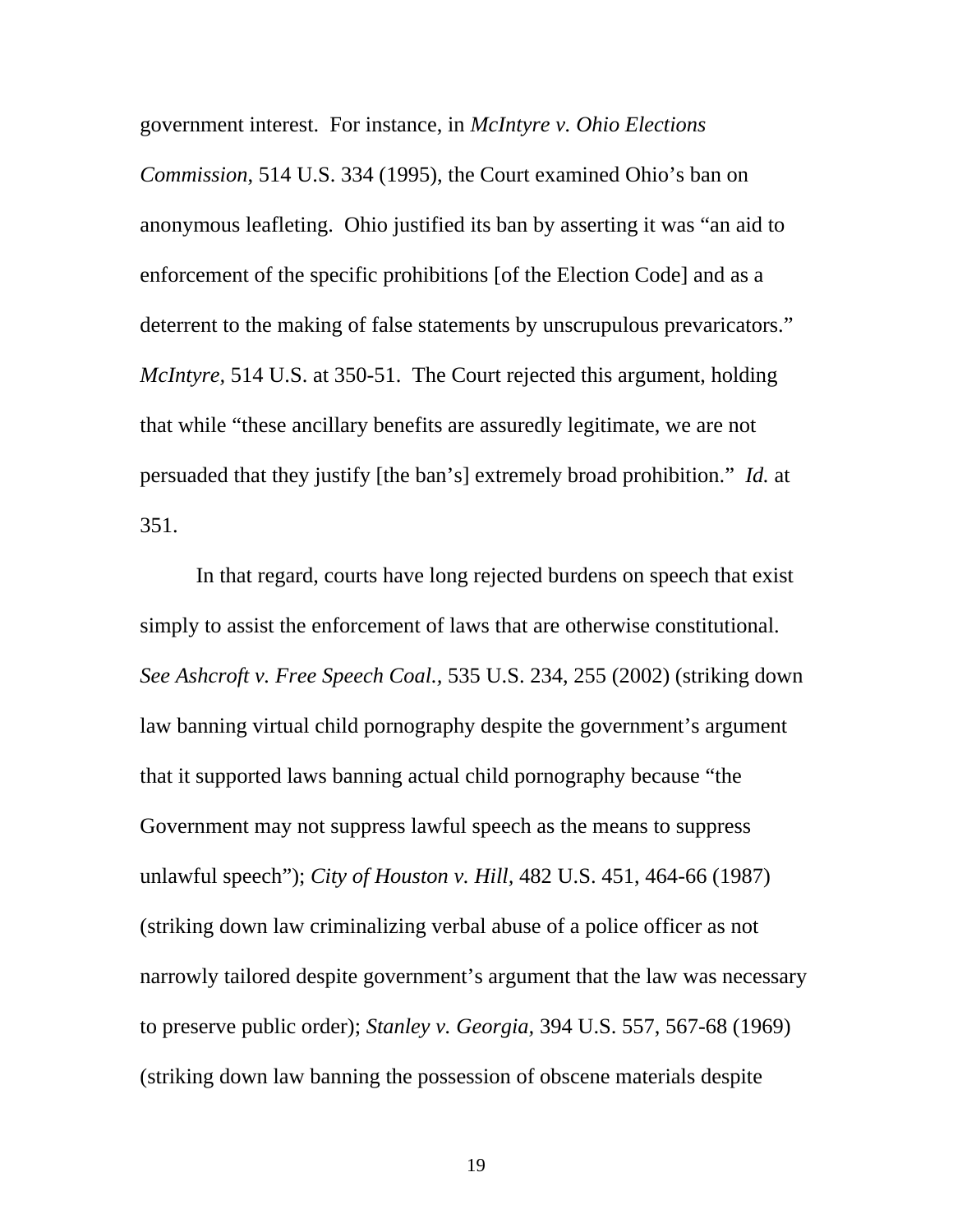government's argument that it was a "necessary incident" to laws prohibiting the distribution of such materials); *Talley v. California,* 362 U.S. 60, 64 (1960) (striking down ban on distributing anonymous handbills despite government's argument that the law "provid[ed] a way to identify those responsible for fraud, false advertising and libel"); *ACLU of Nev. v. Heller,* 378 F.3d 979, 1000 (9th Cir. 2004) (striking down law requiring identification of the financial sponsors of campaign literature because the law "reach[ed] a substantial quantity of speech not subject to the reporting and disclosure requirements it purportedly help[ed] to enforce").

The fact that the Trigger Provisions arguably support the remainder of the CEP does not demonstrate that they are designed to achieve a compelling government interest. The Trigger Provisions thus fail strict scrutiny.

#### **3. The Trigger Provisions Are Not Narrowly Tailored**

Under strict scrutiny, the Constitution requires that a law burdening speech "be employed only where it is '*necessary* to serve the asserted [compelling] interest.'" *R.A.V. v. City of St. Paul,* 505 U.S. 377, 395 (1992) (quoting *Burson v. Freeman,* 504 U.S. 191, 199 (1992) (plurality opinion)). The courts therefore require that statutes be directed precisely at the harm they seek to prevent, do not regulate more speech than is necessary, and actually achieve the goals for which they were designed. *See Turner Broad.*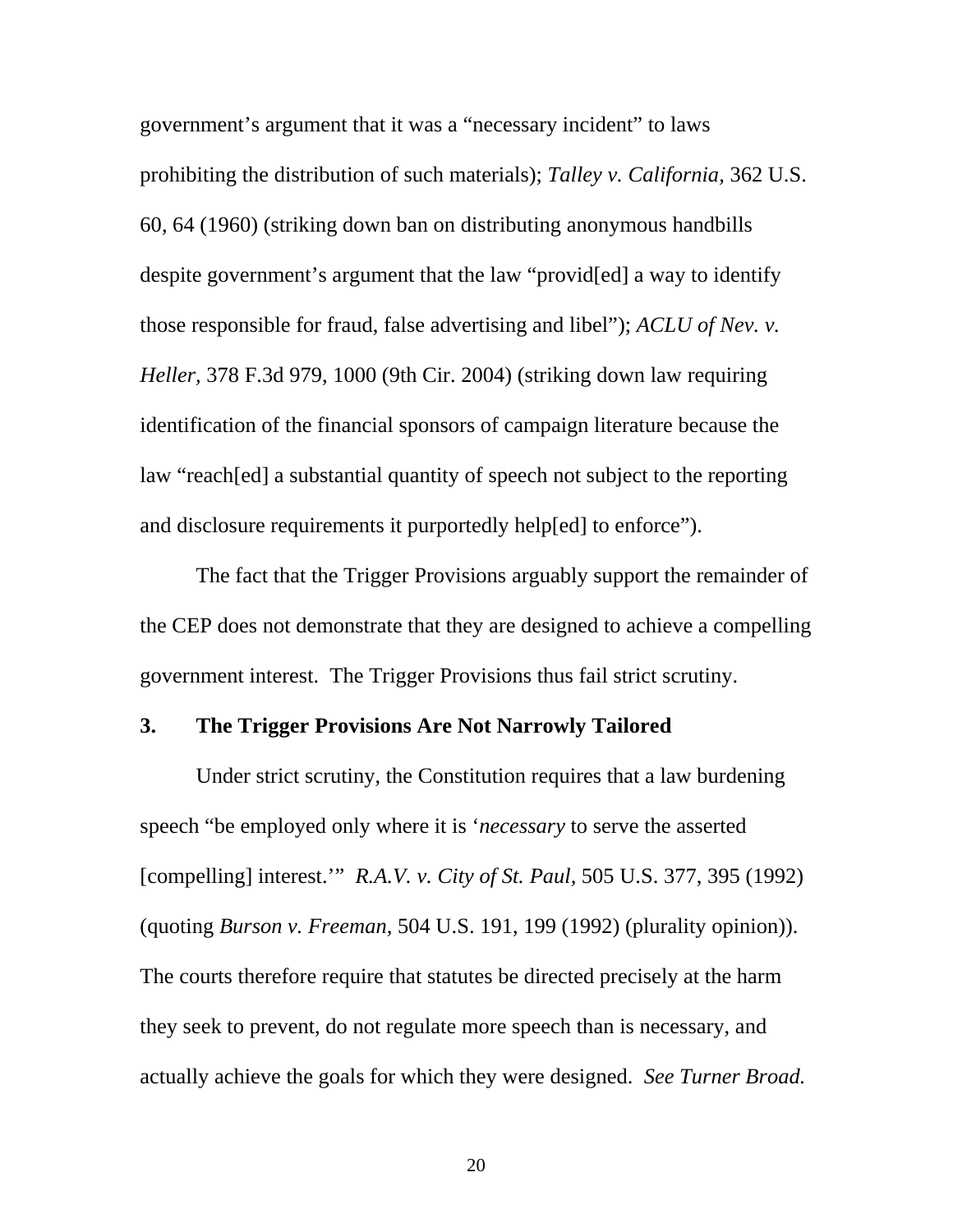*Sys., Inc. v. FCC,* 512 U.S. 622, 664 (1994) (narrow tailoring requires the government to prove "that the regulation will in fact alleviate [the government's claimed] harms in a direct and material way"); *Ariz. Right to Life PAC v. Bayless,* 320 F.3d 1002 (9th Cir. 2003) (under narrow tailoring, "[r]estrictions that severely burden First Amendment rights 'must be the least drastic means of protecting the governmental interest involved; its restrictions may be 'no greater than necessary or essential to the protection of the governmental interest'") (quoting *Rosen v. City of Portland,* 641 F.2d 1243, 1246 (9th Cir. 1976)).

Even assuming the existence of a compelling government interest, the Trigger Provisions are not necessary to achieve it. This is clear because the intervenors in this case freely admit that the Trigger Provisions are not necessary to the government's goals; indeed, they claim that this Court could excise the Trigger Provisions from the statute entirely and the law would be unaffected. *See* Br. Intervenors-Defs.-Appellants 58 ("There is no reason to believe … that the availability of such matching funds is such an indispensible aspect of the public financing system that the CEP cannot exist without them."). "Dispensable" does not mean the same thing as "necessary."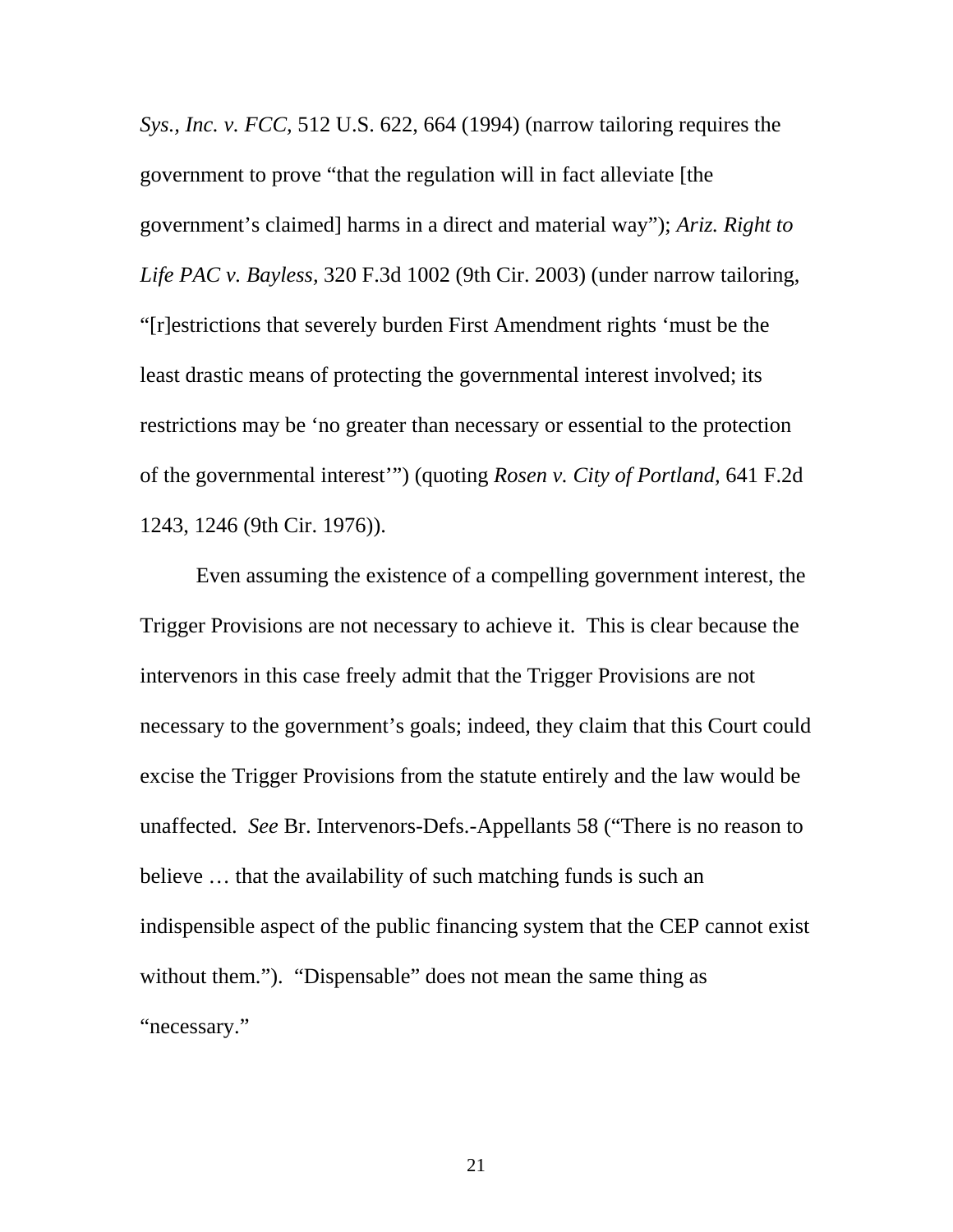#### **CONCLUSION**

For these reasons and the reasons set out in plaintiffs' brief, the CEP manifestly fails constitutional scrutiny. This Court should affirm the District Court and strike the CEP down in its entirety.

Respectfully submitted this  $18<sup>th</sup>$  day of December, 2009.

#### **INSTITUTE FOR JUSTICE**

 By /s/ William R. Maurer William R. Maurer (Bar #05-175528) 101 Yesler Way, Suite 603 Seattle, WA 98104 P: 206-341-9300/F: 206-341-9311 [wmaurer@ij.org](mailto:wmaurer@ij.org)

*Attorneys for amici curiae*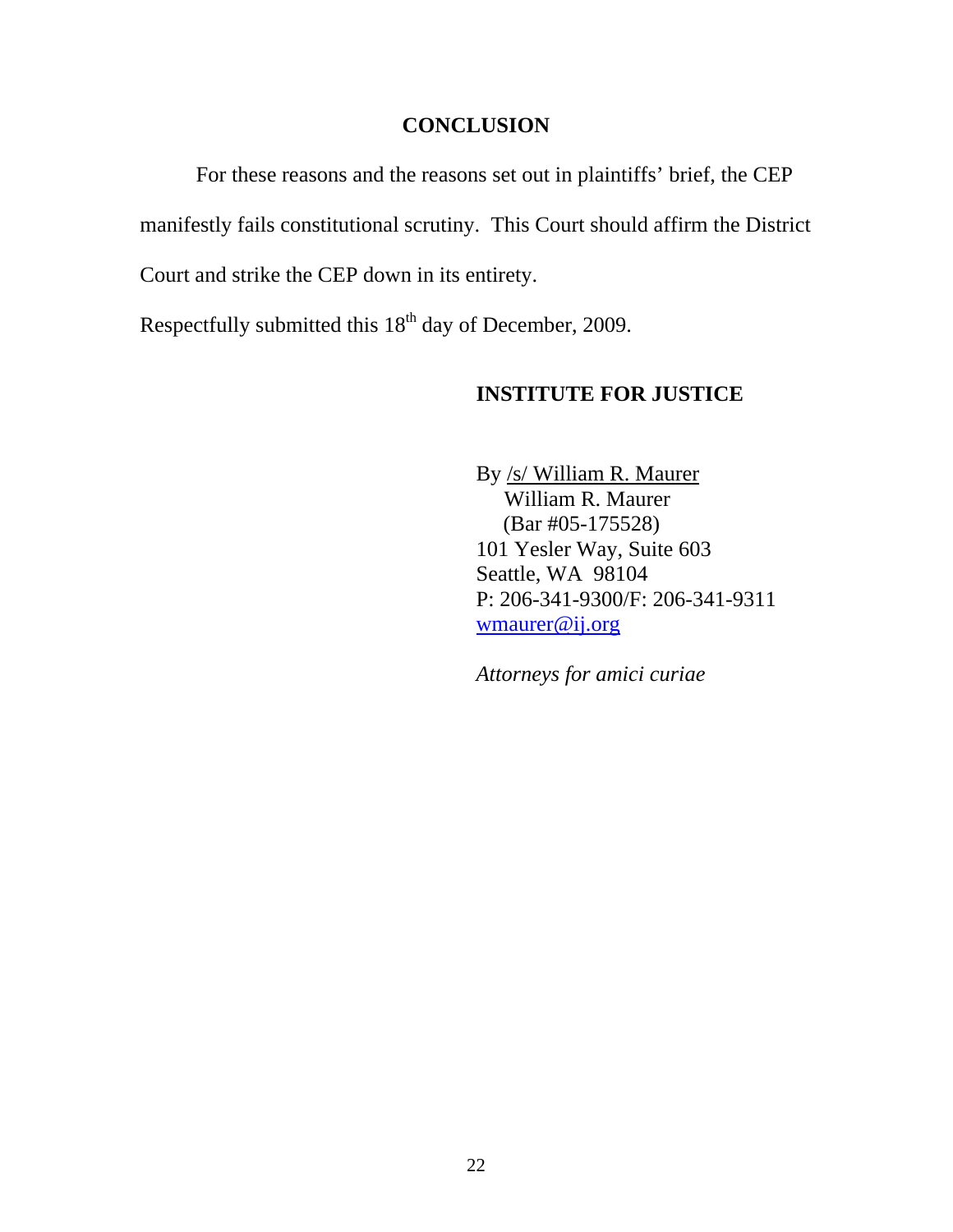#### **Certification of Service**

I hereby certify that a true and correct copy of the foregoing *amicus*

brief was served by first class mail, postage prepaid, in accordance with

Rule  $25(c)(1)(B)$  of the Federal Rules of Appellate Procedure on this  $18<sup>th</sup>$ 

day of December, 2009, to the following counsel of record:

Mark J. Lopez R. Bartley Halloran New York, NY 10001 P.O. Box 887

*Attorney for Plaintiffs-Appellees Attorney for Plaintiffs Association Green Party of Connecticut, et al. of Connecticut Lobbyists, et al.*

Benjamin Sahl David J. McGuire American Civil Liberties Union American Civil Liberties Union  $F$ oundation – Brd St NYC –  $CT$ 125 Broad Street, 18<sup>th</sup> Floor 2074 Park Street New York, NY 10004 Hartford, CT 06106

*Attorney for Plaintiffs-Appellees Attorney for Plaintiffs-Appellees* 

Richard Blumenthal, Attorney General Gregory T. D'Auria, Senior Appellate Counsel Perry Zinn Rowthorn, Associate Attorney General Maura Murphy Osborne, Assistant Attorney General 55 Elm Street, P.O. Box 120 Hartford, CT 06141

*Attorneys for Defendants-Appellants* 

Lewis, Clifton & Nikoliaidis, P.C. Law Offices of R. Bartley Halloran 350 Seventh Avenue, Suite 1800 74 Batterson Park Road, 2<sup>nd</sup> Floor Farmington, CT 06034

*Green Party of Connecticut, et al. Green Party of Connecticut, et al.*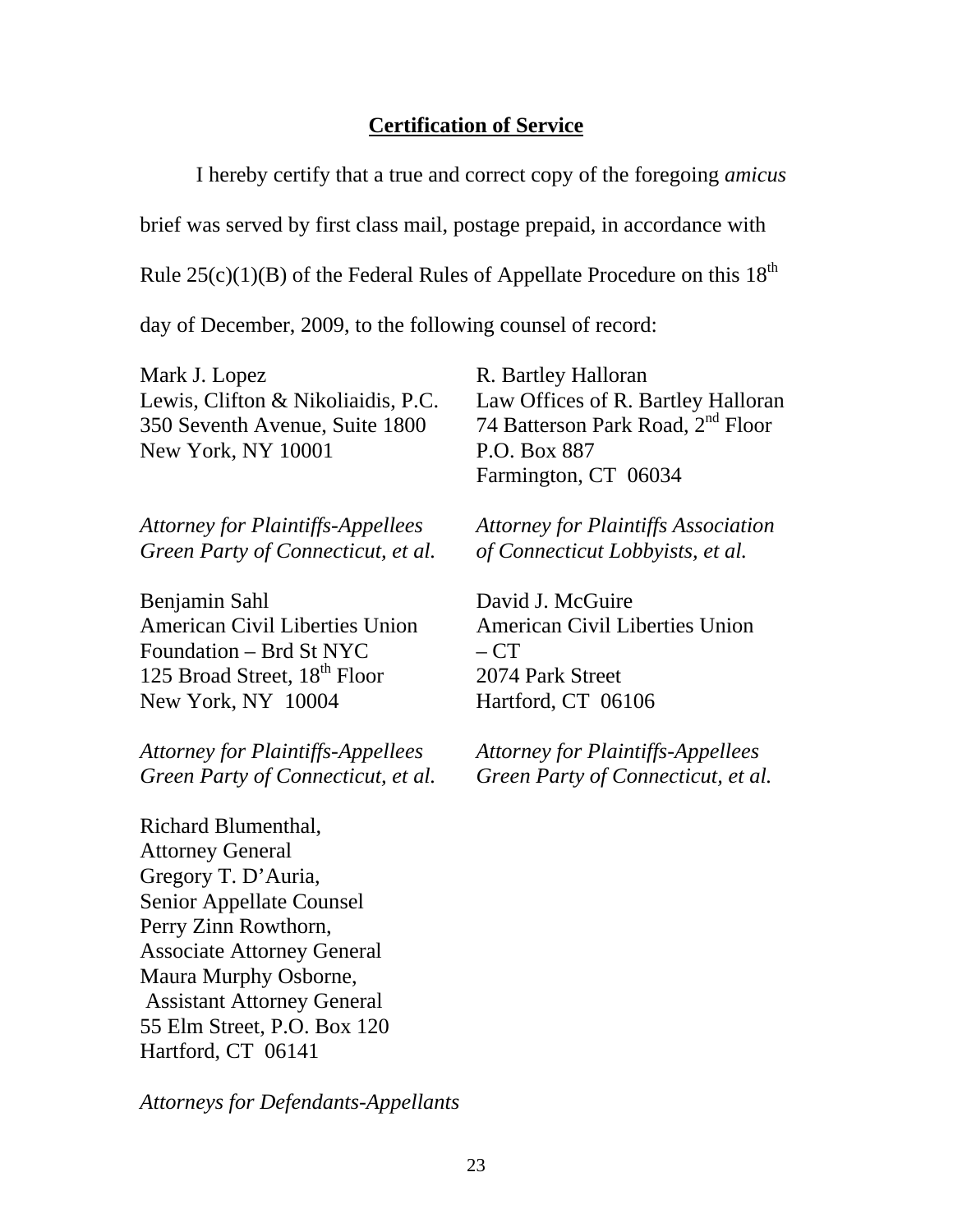Ira M Feinberg Monica Young David Dunn Angela Migally 875 Third Avenue at NYU School of Law

**Attorneys for Intervenors-***Defendants-Appellants*

Hogan & Hartson L.L.P. Brennan Center for Justice New York, NY 10022 161 Avenue of the Americas,  $12^{th}$  Floor<br>New York, NY 10013

> *Attorneys for Intervenors-Defendants- Appellants*

/s/ William R. Maurer William R. Maurer *Attorney for amici*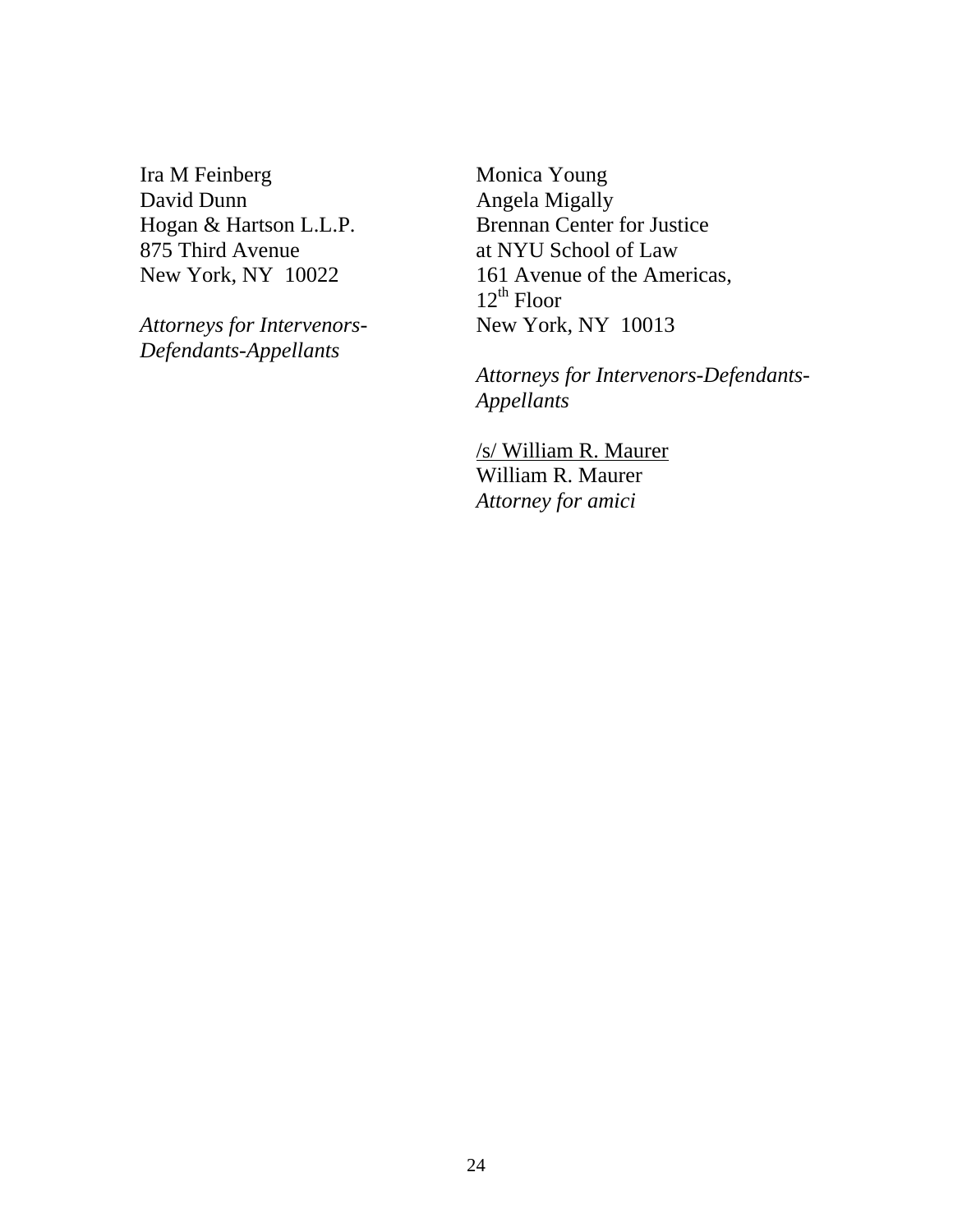# **Certification of Compliance with Rule 29(d)**

I hereby certify that this *amicus* brief complies with the type-volume limitations of rules 29(d) and 32(a)(7)(B) of the Federal Rules of Appellate Procedure in that this brief contains 4794 words and complies with the typeface requirements of rule 32(a)(5) and the type style requirements of rule 23(a)(6) because it has been prepared in a proportionally spaced typeface (Times New Roman) with a 14-point font.

> /s/ William R. Maurer William R. Maurer *Attorneys for amici*